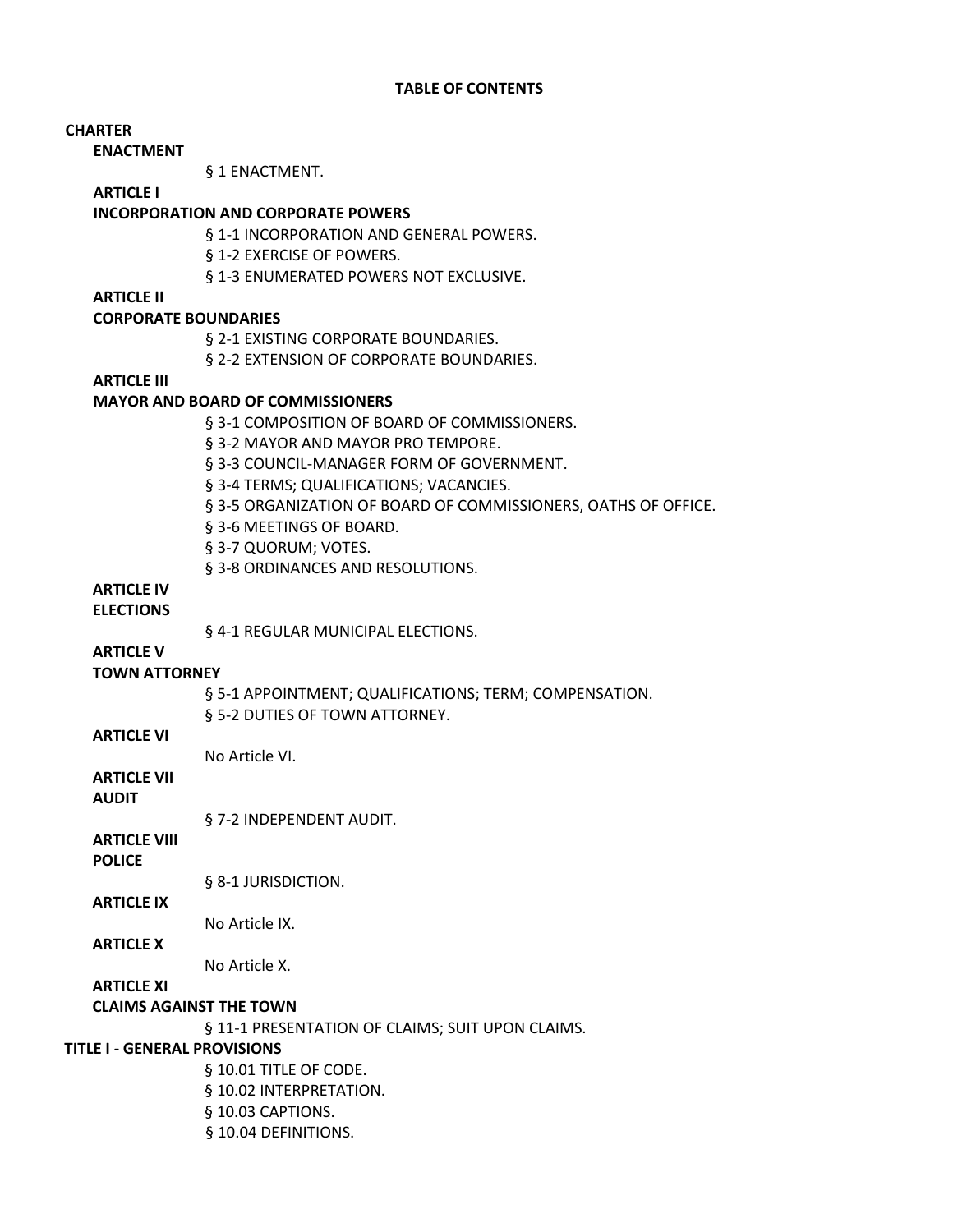§ 10.05 RULES OF CONSTRUCTION.

§ 10.06 CONFLICTING PROVISIONS.

§ 10.07 SEVERABILITY.

§ 10.08 PROVISIONS CONSIDERED AS CONTINUATIONS OF EXISTING ORDINANCES.

§ 10.09 REFERENCE TO OTHER SECTIONS.

§ 10.10 REFERENCE TO OFFICES.

§ 10.11 ERRORS AND OMISSIONS.

§ 10.12 OFFICIAL TIME.

§ 10.13 REASONABLE TIME.

§ 10.14 ORDINANCES REPEALED.

§ 10.15 ORDINANCES UNAFFECTED.

§ 10.16 ORDINANCES SAVED.

§ 10.17 AMENDMENTS OF CODE; AMENDATORY LANGUAGE.

§ 10.18 EXTRATERRITORIAL JURISDICTION FOR ENFORCEMENT OF CERTAIN ORDINANCES.

§ 10.98 GENERAL PENALTY.

§ 10.99 CIVIL PENALTY – Repealed 8/13/01.

#### **TITLE III - ADMINISTRATION**

### **BOARD OF COMMISSIONERS**

§ 30.01 MEETINGS.

§ 30.10 through § 30.15 – Repealed 6/13/11.

#### **DEPARTMENTS, BOARDS AND COMMISSIONS**

*BOARD OF ADJUSTMENT*

§ 31.40 BOARD OF ADJUSTMENT.

*APPEARANCE AND BEAUTIFICATION COMMISSION*

§ 31.01 COMPOSITION; TERM; APPOINTMENT; COMPENSATION.

§ 31.02 ORGANIZATION; RULES; RECORDS; MEETINGS.

§ 31.03 POWERS AND DUTIES.

§ 31.04 ANNUAL REPORT; RECEIPT AND DISBURSEMENT OF FUNDS.

#### *FIRE DEPARTMENT*

§ 31.10 APPOINTMENT AND SUPERVISION OF FIRE CHIEF.

§ 31.11 DUTIES OF FIRE CHIEF.

#### *POLICE DEPARTMENT*

§ 31.20 CHIEF OF POLICE; APPOINTMENT AND REMOVAL.

§ 31.21 DUTIES OF POLICE CHIEF.

#### *PLANNING BOARD*

§ 31.30 PLANNING DEPARTMENT.

§ 31.31 PLANNING BOARD.

§ 31.32 BOARD OF ADJUSTMENT.

§ 31.33 through § 31.44 – Repealed 6/13/11.

#### *PARKS AND RECREATION ADVISORY COMMITTEE*

§ 31.50 CREATION, NAME, NUMBER OF MEMBERS, TITLE.

§ 31.51 COMMITTEE, POWERS AND DUTIES.

§ 31.52 APPOINTMENT OF THE COMMITTEE.

§ 31.53 OFFICERS.

§ 31.54 COMPENSATION AND EXPENSES.

§ 31.55 MEETINGS.

§ 31.56 SUBCOMMITTEES AND STANDING COMMITTEES.

#### **ELECTIONS**

§ 32.01 CONDUCT OF ELECTIONS.

§ 32.02 REGISTRATION BOOKS.

### **FINANCE AND TAXATION**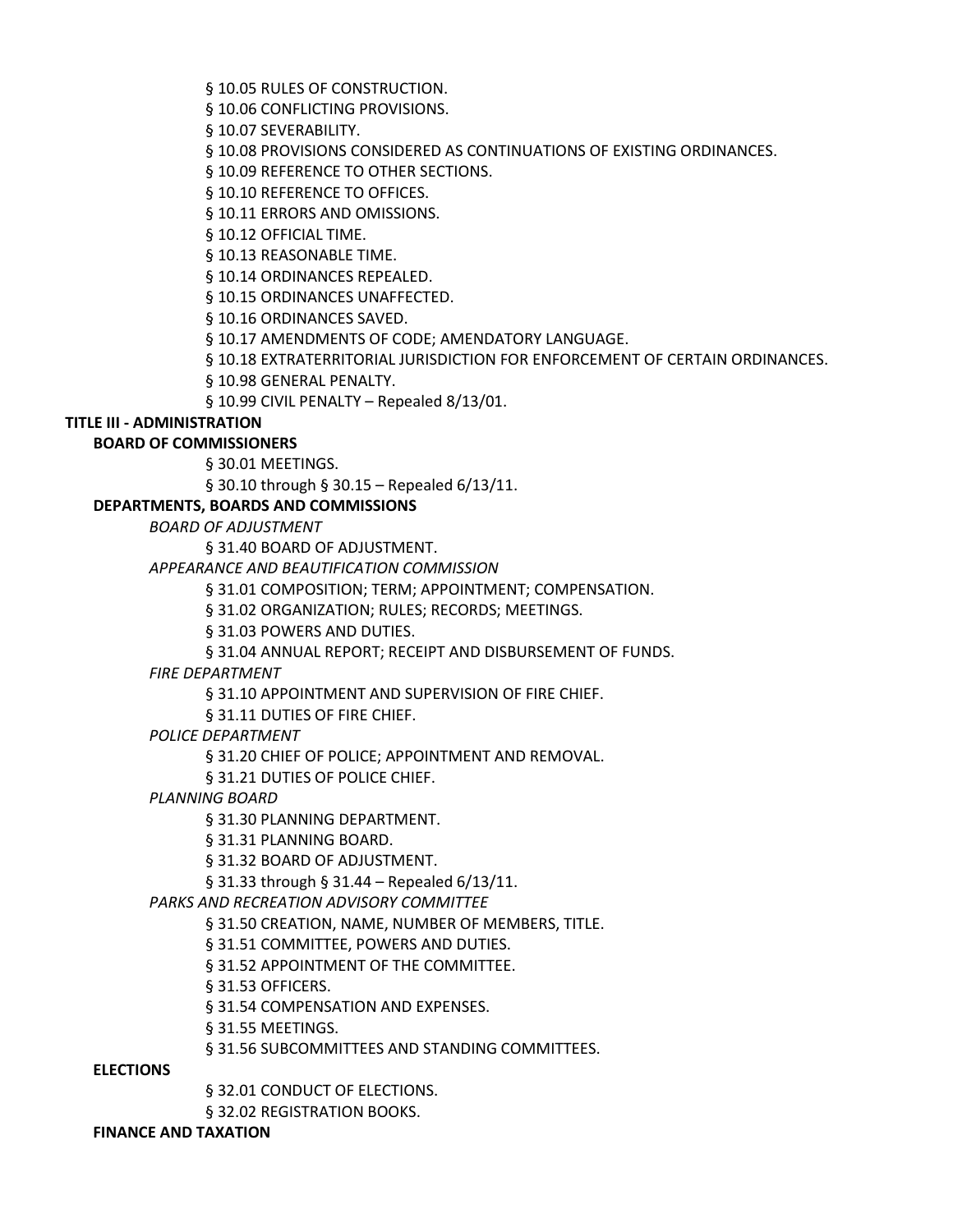§ 33.01 AD VALOREM TAX DISCOUNT RATES.

§ 34.01 DISPOSING OF TOWN PROPERTY IN GENERAL; DEFINITIONS.

§ 34.02 DISPOSING OF PERSONAL PROPERTY WORTH \$7,5000.00 OF LESS.

§ 34.03 DISPOSING OF PERSONAL PROPERTY WORTH MORE THAN \$7,500.00 AND LESS THAN \$30,000.00.

§ 34.03 OTHER METHODS OF DISPOSING OF TOWN-OWNED PERSONAL PROPERTY.

### **TITLE V - PUBLIC WORKS**

## **WATER AND SEWER SYSTEMS**

*CONNECTIONS AND EXTENSIONS* 

§ 50.01 WATER AND WASTEWATER SYSTEM CONNECTIONS.

§ 50.02 through § 50.09 – Repealed 8/11/08.

### *WATER METERS*

§ 50.15 WATER METERS REQUIRED.

§ 50.16 INSTALLATION FOR USERS RECEIVING SEWER SERVICE ONLY; FAILURE OF METER.

§ 50.17 TAMPERING PROHIBITED.

§ 50.24 SUPERVISION OF CONNECTIONS.

### *SEWER USE REGULATIONS*

§ 50.25 MAINTENANCE OF SYSTEM; DUTY TO KEEP PIPES FREE FROM OBSTRUCTION.

§ 50.26 DISCHARGE INTO SEWER SYSTEM.

§ 50.27 DEVICE REQUIRED; APPROVAL OF PLANS.

§ 50.28 RESTRICTIONS ON WASTE WHICH MAY BE INTRODUCED INTO SYSTEM.

§ 50.29 VIOLATIONS; PENALTY PROVISIONS.

§ 50.30 INSPECTION BY TOWN.

§ 50.31 ABANDONMENT OF SEPTIC TANKS.

§ 50.32 – Repealed 8/11/08.

## *RATES AND CHARGES*

§ 50.40 DEPOSITS.

§ 50.41 MONTHLY WATER RATES.

§ 50.42 MONTHLY SEWER RATES.

§ 50.43 COMPUTATION OF SEWER CHARGES; PRIVATE METERS REQUIRED FOR WASTES FROM NONPUBLIC WATER SOURCES.

§ 50.44 SURCHARGE FOR TREATMENT OF INDUSTRIAL WASTES.

§ 50.45 BILLING; DELINQUENCY.

§ 50.46 FEE FOR RECONNECTION AFTER TERMINATION FOR DELINQUENCY.

§ 50.99 PENALTY.

## **SOLID WASTE MANAGEMENT**

§ 51.01 COLLECTION SCHEDULES.

§ 51.02 INDUSTRIAL SOLID WASTES.

§ 51.03 BUILDING RUBBISH.

§ 51.04 COLLECTION FROM VACANT LOTS; TREE TRUNKS, ROCKS AND THE LIKE.

§ 51.04(a) MEDICAL WASTE; DISPOSAL OF SHARPS.

§ 51.05 COLLECTION OF LEAVES.

§ 51.06 CHANGES IN COLLECTION ROUTES.

§ 51.07 PLACEMENT FOR SPECIAL COLLECTION.

§ 51.08 PERMITS REQUIRED FOR COLLECTING BUSINESSES.

§ 51.09 PREPARATION OF MATERIALS FOR COLLECTION.

§ 51.10 CONTAINERS.

### **STREET AND SIDEWALK IMPROVEMENTS**

*GENERAL PROVISIONS* 

§ 52.01 OBSTRUCTION OF STREETS AND SIDEWALKS PROHIBITED.

§ 52.02 OBSTRUCTION OF DRAINS OR DITCHES PROHIBITED.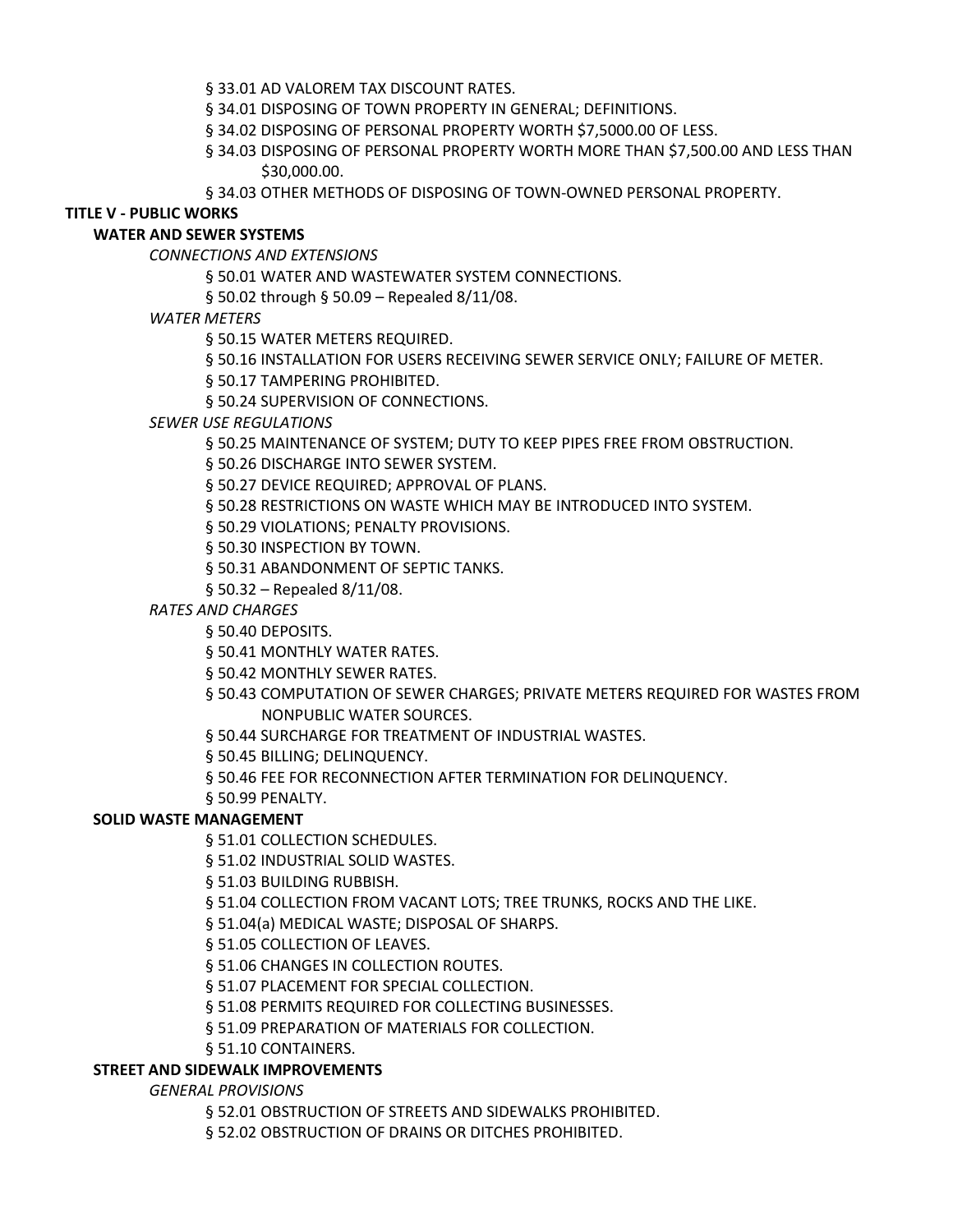§ 52.03 MACHINERY LIABLE TO INJURE PAVEMENT PROHIBITED.

§ 52.04 CERTAIN SUBSTANCES AND INJURIOUS MATERIAL PROHIBITED.

§ 52.05 USE FOR STORAGE OR SALE OF VEHICLES PROHIBITED.

§ 52.06 DRIVEWAY CONSTRUCTION; PERMIT REQUIRED.

§ 52.07 SNOW AND ICE REMOVAL.

§ 52.08 FASTENING SIGNS OR CAUSING DAMAGE TO TREES OR POLES PROHIBITED.

§ 52.09 PERSONS BLOCKING FREE PASSAGE OF STREET OR SIDEWALK.

§ 52.10 VEGETATION PROJECTING OVER STREETS OR SIDEWALKS PROHIBITED.

§ 52.11 RESTRICTIONS ON VEGETATION AT INTERSECTIONS.

*EXCAVATIONS* 

§ 52.20 PERMIT REQUIRED.

§ 52.21 BARRICADES.

§ 52.22 RESTORATION OF STREET.

*STREET AND SIDEWALK IMPROVEMENTS* 

§ 52.30 ASSESSMENTS.

§ 52.31 WHEN PETITION UNNECESSARY.

§ 52.32 STREET IMPROVEMENT DEFINED.

§ 52.33 SIDEWALKS; ASSESSMENT OF COSTS.

§ 52.34 ASSESSMENT PROCEDURE.

§ 52.53 EFFECT OF ASSESSMENTS.

§ 52.36 ACCEPTANCE OF CONVEYANCE IN SATISFACTION OF ASSESSMENTS.

### **NUISANCES**

*GENERAL PROVISIONS* 

§ 53.01 DEFINITIONS.

§ 53.02 CLEAN AND ORDERLY CONDITION OF PREMISES.

§ 53.03 WASTE ON PUBLIC LANDS OR IN WATERS PROHIBITED.

§ 53.04 STORAGE OF MATERIAL ON PRIVATE PROPERTY.

§ 53.05 WEEDS AND OTHER CONDITIONS DEEMED TO BE A PUBLIC NUISANCE.

§ 53.06 INVESTIGATION OF CONDITIONS BY TOWN MANAGER.

§ 53.07 NOTICE TO ABATE NUISANCE.

§ 53.08 ABATEMENT OF NUISANCE BY TOWN.

§ 53.09 FAILURE TO PAY CHARGES.

§ 53.10 WHEN NOTICE CANNOT BE GIVEN.

§ 53.11 VIOLATIONS.

# **TITLE VII - TRAFFIC CODE**

# **TRAFFIC REGULATIONS**

*GENERAL PROVISIONS* 

§ 70.01 DEFINITIONS.

§ 70.02 OBEDIENCE TO POLICE.

§ 70.03 AUTHORITY OF POLICE IN SPECIAL CASES.

§ 70.04 PUBLIC EMPLOYEES TO OBEY TRAFFIC REGULATIONS.

§ 70.05 EXEMPTIONS FOR AUTHORIZED EMERGENCY VEHICLES.

§ 70.06 PERSONS PROPELLING PUSHCARTS OR RIDING BICYCLES OR ANIMALS TO OBEY TRAFFIC REGULATIONS.

*OPERATION OF VEHICLES*

§ 70.15 STOP BEFORE ENTERING STOP INTERSECTION.

§ 70.16 YIELD RIGHT-OF-WAY AT CERTAIN INTERSECTIONS.

§ 70.17 ONE-WAY STREETS.

§ 70.18 VEHICLES NOT TO BLOCK INTERSECTIONS OR CROSSWALKS.

§ 70.19 DRIVING THROUGH FUNERAL PROCESSIONS.

§ 70.20 LIMITATIONS ON TURNING AROUND.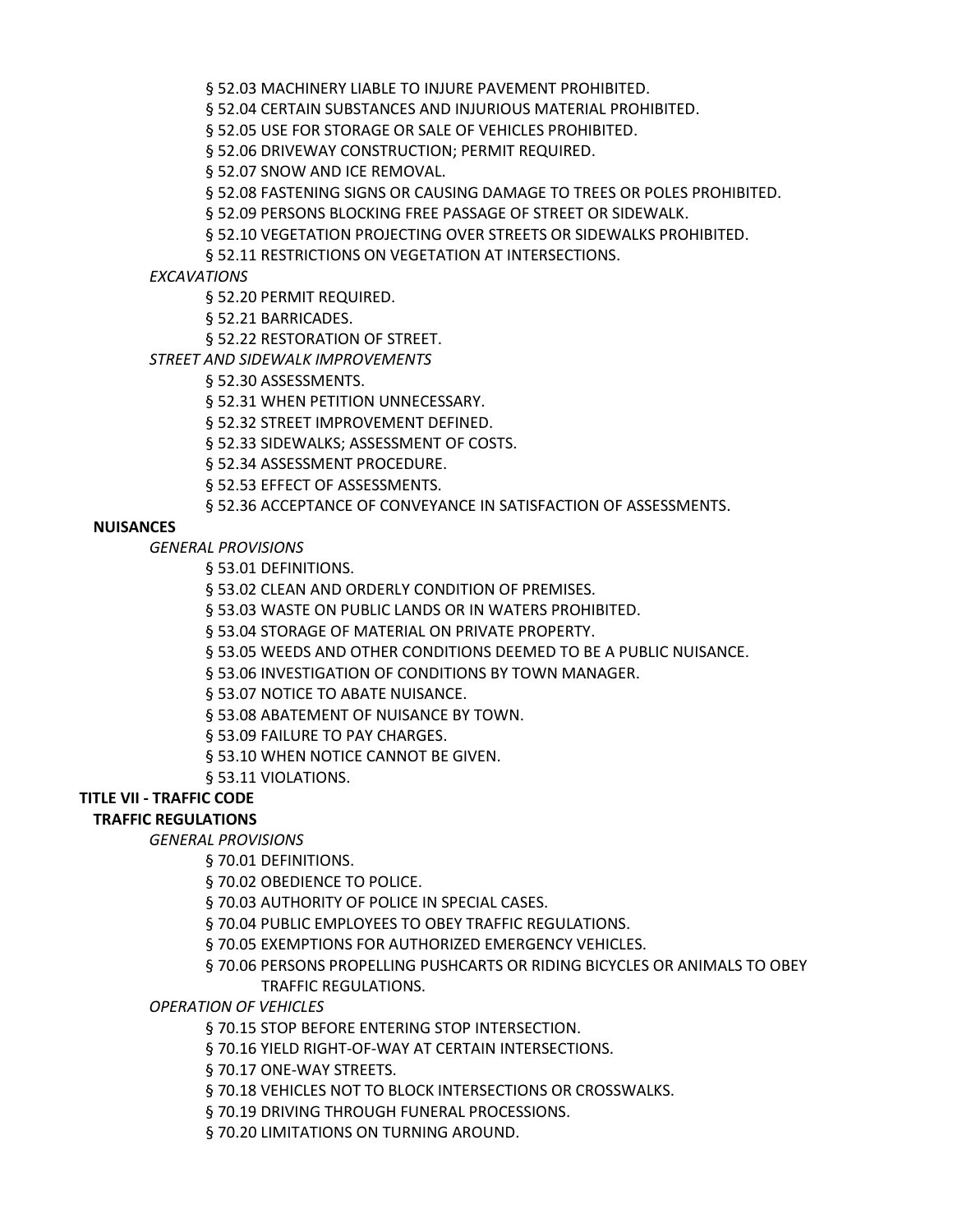§ 70.21 LIMITATIONS ON BACKING.

§ 70.22 EMERGING FROM ALLEY OR PRIVATE DRIVEWAY.

§ 70.23 DRIVING PAST, AROUND OR OVER BARRICADES PROHIBITED.

§ 70.24 MOVING CARS FROM PARKED POSITIONS.

§ 70.25 SPEED LIMITS.

§ 70.26 BOARDING OR ALIGHTING FROM VEHICLES.

§ 70.27 UNLAWFUL RIDING.

§ 70.28 ENTERING, JUMPING ON OR RIDING VEHICLES WITHOUT PERMISSION.

§ 70.29 DUTY TO STAY INSIDE MOVING VEHICLES; HANGING ONTO VEHICLES.

§ 70.30 LIMITATION ON NUMBER OF PERSONS IN FRONT SEAT.

*BICYCLES, COASTERS, ROLLER SKATES AND THE LIKE* 

§ 70.40 COASTERS, ROLLER SKATES AND SKATEBOARDS PROHIBITED ON ROADWAYS AND SIDEWALKS.

§ 70.41 CLINGING TO MOVING VEHICLES PROHIBITED.

§ 70.42 RIDING ON HANDLEBARS PROHIBITED.

§ 70.43 RIDING BICYCLES ON SIDEWALKS PROHIBITED; DUTY TO USE HANDLEBARS.

§ 70.44 LIGHTS REQUIRED ON BICYCLES.

*TRAFFIC CONTROL DEVICES* 

§ 70.50 OBEDIENCE TO TRAFFIC CONTROL DEVICES; WHEN SIGNS REQUIRED FOR ENFORCEMENT.

§ 70.51 TRAFFIC CONTROL SIGNAL LEGEND.

§ 70.52 FLASHING SIGNALS.

§ 70.53 NO TURN SIGNS AND TURNING MARKERS.

§ 70.54 NO PARKING, FIRE AND SAFETY ZONE MARKERS.

§ 70.55 DESIGNATION OF TRAFFIC ZONES AND THROUGHWAYS GENERALLY; INSTALLATION OF DEVICES.

*RAILROADS AND RAILROAD CROSSINGS* 

§ 70.56 FLAGGING AND WARNING REQUIRED IN LIEU OF ELECTRIC DEVICES.

§ 70.57 TIME LIMIT ON OBSTRUCTING STREET CROSSINGS.

§ 70.58 SPEED LIMITS FOR TRAINS OR LOCOMOTIVES.

§ 70.59 GOLF CARTS ON PUBLIC STREETS

## **PARKING REGULATIONS**

§ 71.01 VEHICLES NOT TO STOP IN STREETS; EXCEPTIONS.

§ 71.02 VEHICLES NOT TO OBSTRUCT PASSAGE OF OTHER VEHICLES.

§ 71.03 STOPPING, STANDING OR PARKING PROHIBITED IN SPECIFIED PLACES.

§ 71.04 STANDING OR PARKING PROHIBITED FOR CERTAIN PURPOSES.

§ 71.05 STANDING OR PARKING PROHIBITED FOR PRIMARY PURPOSE OF ADVERTISING.

§ 71.06 MOVING VEHICLES OWNED BY OTHER OPERATORS INTO RESTRICTED AREAS.

§ 71.07 PARKING IN DESIGNATED PLACES PROHIBITED AT ALL TIMES.

§ 71.08 PROHIBITED DURING CERTAIN HOURS.

§ 71.09 ON CERTAIN STREETS AT CERTAIN TIMES.

§ 71.10 PARKING OF CERTAIN VEHICLES LIMITED TO ONE HOUR; EXCEPTIONS.

§ 71.11 METHOD OF PARKING.

§ 71.12 VEHICLES NOT TO BE BACKED UP TO CURB.

§ 71.13 STOPPING VEHICLES WITH LEFT SIDE TO CURB; EXCEPTIONS.

§ 71.14 PARKING WITHIN LINES.

## **VEHICLE LICENSING**

§ 72.01 YEARLY REGISTRATION REQUIRED; EXCEPTIONS; FEE.

§ 72.02 ISSUANCE OF PLATES OR STICKERS; DUPLICATES.

§ 72.03 TRANSFER PROHIBITED.

§ 72.04 DISPLAY OF PLATE OR STICKER REQUIRED.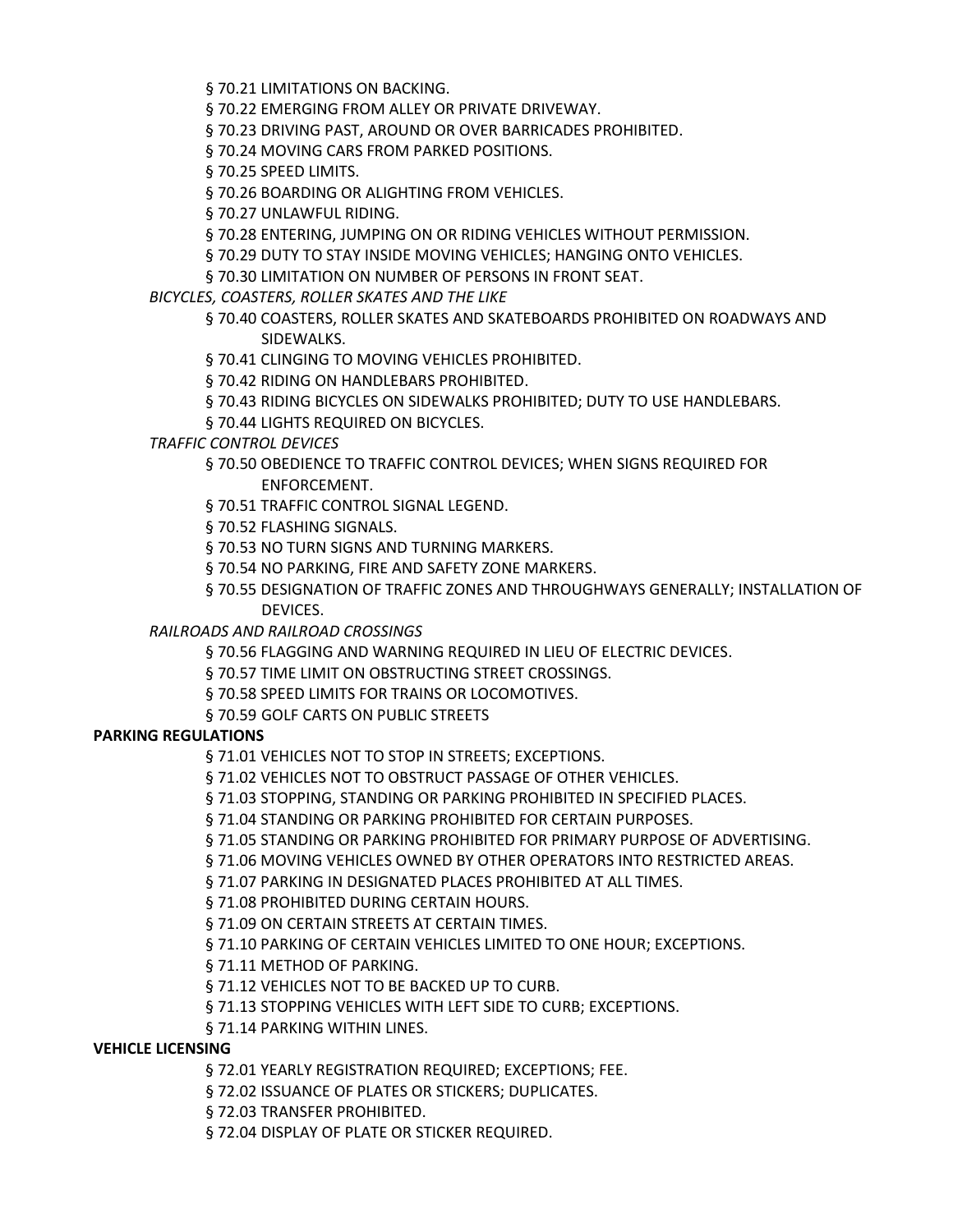§ 72.05 EXEMPTION FOR NONRESIDENT STUDENTS.

## **TRAFFIC SCHEDULES**

### *CHAPTER 73*

SCHEDULE I: SPEED LIMITS.

SCHEDULE II: WEIGHT LIMITS.

### **PARKING SCHEDULES**

## *CHAPTER 74*

SCHEDULE I: HANDICAPPED PARKING SPACES – Repealed 8/13/01. SCHEDULE II: THROUGH TRUCKS; LOADING AND UNLOADING ZONES.

## **TITLE IX - GENERAL REGULATIONS**

## **ABANDONED VEHICLES**

§ 90.01 ADMINISTRATION - Repealed 6/13/11.

- § 90.02 DEFINITIONS.
- § 90.03 ABANDONED VEHICLE UNLAWFUL; REMOVAL AUTHORIZED.
- § 90.04 NUISANCE VEHICLE UNLAWFUL; REMOVAL AUTHORIZED.
- § 90.05 REMOVAL OF ABANDONED OR NUISANCE VEHICLES; PRETOWING NOTICE REQUIREMENTS.
- § 90.06 EXCEPTIONS TO PRIOR NOTICE REQUIREMENTS.
- § 90.07 REMOVAL OF VEHICLES; POST-TOWING NOTICE REQUIREMENTS.
- § 90.08 RIGHT TO PROBABLE CAUSE HEARING BEFORE SALE OR FINAL DISPOSITION OF VEHICLE.
- § 90.09 REDEMPTION OF VEHICLE DURING PROCEEDING.
- § 90.10 SALE AND DISPOSITION OF UNCLAIMED VEHICLE.
- § 90.11 CONDITIONS OF REMOVAL OF VEHICLE FROM PRIVATE PROPERTY.
- § 90.12 PROTECTION AGAINST CRIMINAL OR CIVIL LIABILITY.
- § 90.13 EXCEPTIONS.
- § 90.14 UNLAWFUL REMOVAL OF IMPOUNDED VEHICLE.

### **ANIMALS**

*GENERAL PROVISIONS* 

§ 91.01 KEEPING SWINE PROHIBITED. – Repealed 6/13/11.

- § 91.02 BIRD SANCTUARY CREATED.
- § 91.03 CRUELTY TO ANIMALS.

## *DOGS*

§ 91.11 RUNNING AT LARGE.

- § 91.12 TAGS TO BE WORN.
- § 91.13 BARKING DOGS.
- § 91.14 IMPOUNDING.
- § 91.15 NOTICE TO OWNER OF IMPOUNDMENT; REDEMPTION.
- § 91.16 UNKNOWN OWNER.

*LIVESTOCK* 

§ 91.17 LIVESTOCK – Repealed 6/13/11.

## **EMERGENCIES**

§ 92.01 WHEN STATE OF EMERGENCY DEEMED TO EXIST.

- § 92.02 EMERGENCY AND CURFEW; PROCLAMATION BY MAYOR AND PROCLAMATION OF END.
- § 92.03 RESTRICTIONS DURING CURFEW.

### **FAIR HOUSING**

§ 93.01 HOUSING COMMITTEE CREATED. § 93.02 DUTIES OF COMMITTEE. § 93.03 DUTY OF TOWN.

### **FIRE PREVENTION**

§ 94.00 FIRE PREVENTION CODE.

*FIRE LIMITS*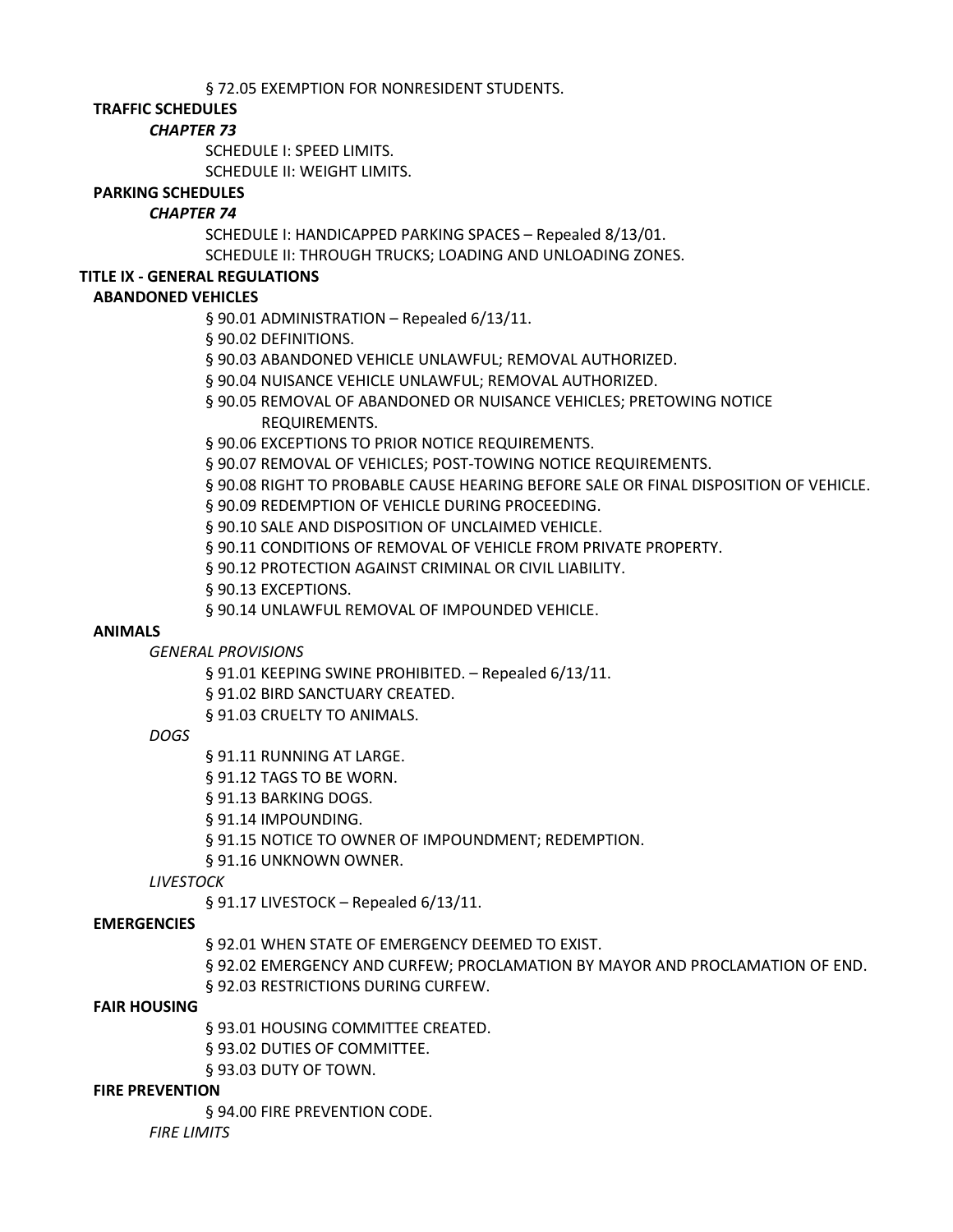§ 94.01 FIRE LIMITS DESIGNATED.

*FIRE PREVENTION CODE* 

§ 94.10 CODE ADOPTED – Repealed 8/9/10.

§ 94.11 ENFORCEMENT – Repealed 8/9/10.

§ 94.12 DEFINITION.

§ 94.13 MODIFICATIONS.

§ 94.14 APPEALS OF DECISION OF FIRE CHIEF.

§ 94.15 VIOLATIONS; PENALTIES – Repealed 8/9/10.

§ 94.16 KEY BOXES.

*GENERAL REGULATIONS* 

§ 94.20 BULK TANKS PROHIBITED IN FIRE ZONE.

§ 94.21 PARKING OF GASOLINE TRANSPORT TRUCKS PROHIBITED.

§ 94.22 WOODEN AND FRAME BUILDINGS AND COMBUSTIBLE ROOFS PROHIBITED.

§ 94.23 REQUIREMENTS FOR TRANSPORTING COMBUSTIBLE LIQUIDS ACROSS RAILROADS.

§ 94.24 DRIVING NEAR FIRE ENGINE IN SERVICE; PARKING NEAR FIRE.

§ 94.25 DRIVING OVER FIRE HOSE PROHIBITED.

§ 94.26 INTERFERING WITH FIRE TRUCK PROHIBITED.

*OPEN BURNING* 

§ 94.35 APPLICABILITY.

§ 94.36 PURPOSE FOR OPEN BURNING REGULATIONS.

§ 94.37 WHEN PROHIBITED.

§ 94.38 PERMISSIBLE BURNING.

§ 94.39 WHEN LIABILITY NOT EXCUSED.

### **NOISE**

§ 95.01 DEFINITIONS.

§ 95.02 NOISES EXPRESSLY PROHIBITED.

§ 95.03 PROHIBITED ACTS GENERALLY.

§ 95.04 MOTOR VEHICLE NOISE.

§ 95.05 BARKING DOGS.

§ 95.06 ENFORCEMENT RESPONSIBILITY FOR CONTROL OF EXCESS NOISE.

§ 95.07 NOISE FROM RADIOS, TAPE PLAYERS, LOUDSPEAKERS, SOUND AMPLIFIERS.

## **PICKETS, PARADES, PUBLIC ASSEMBLIES, AND SPECIAL EVENTS**

*ARTICLE I. PICKETS, PARADES AND PUBLIC ASSEMBLIES* 

§ 96.01 DEFINITIONS.

§ 96.02 REGULATIONS FOR PICKETS AND PICKETING.

§ 96.03 PERMIT REQUIRED FOR PARADES AND PUBLIC ASSEMBLIES.

§ 96.04 POLICE PROTECTION.

§ 96.05 PERMITTING CRITERIA.

§ 96.06 NON-DISCRIMINATION.

§ 96.07 NOTICE OF DECISION ON APPLICATION.

§ 96.08 ALTERNATIVE PERMIT.

§ 96.09 SALE AND CONSUMPTION OF ALCOHOLIC BEVERAGES.

§ 96.10 APPEAL PROCEDURE.

§ 96.11 DUTIES OF APPLICANT AND RESPONSIBLE PLANNER AND ON-SITE MANAGER.

§ 96.12 PROHIBITIONS.

§ 96.13 PUBLIC CONDUCT DURING PARADES OR PUBLIC ASSEMBLIES.

§ 96.14 REVOCATION OF PERMIT.

§ 96.15 PENALTIES.

*ARTICLE II SPECIAL EVENTS*

§ 96.16 ACTIVITIES COVERED.

§ 96.17 PERMIT REQUIRED.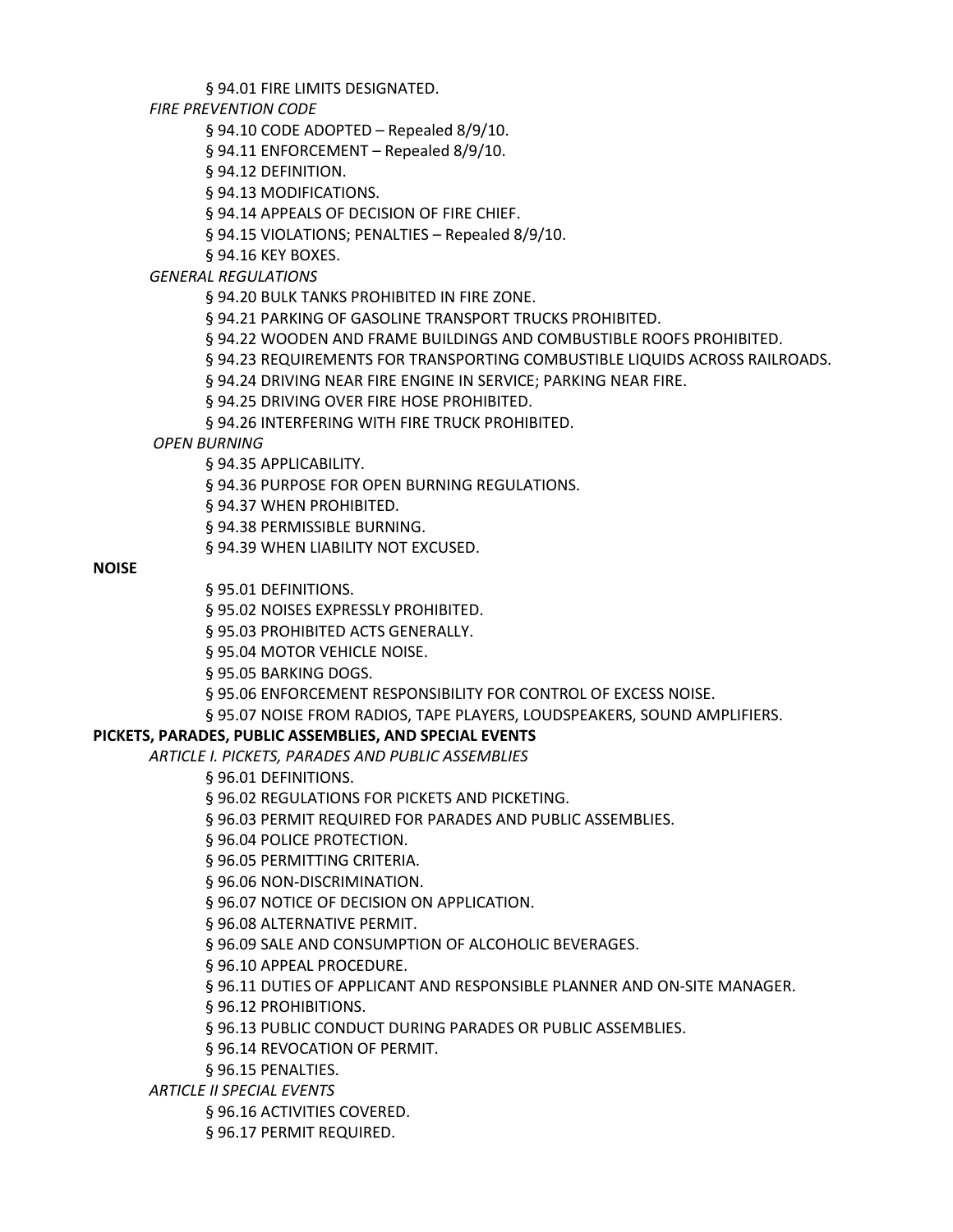§ 96.18

§ 96.19 FEES; COSTS INCURRED BY THE TOWN.

§ 96.20 STAFF REVIEW.

§ 96.21 REVOKED ON 6-29-15.

§ 96.22 STANDARD FOR ISSUANCE OF PERMITS.

§ 96.23 MODIFICATION: ALTERNATIVE PERMIT.

§ 96.24 INSURANCE.

§ 96.25 TOWN INDEMNIFIED.

§ 96.26 STREET CLOSINGS.

§ 96.27 PERSON IN CHARGE/RESPONSIBLE PLANNER AND ON-SITE MANAGER.

§ 96.28 SPECIAL EVENTS INVOLVING THE SALE AND CONSUMPTION OF ALCOHOLIC BEVERAGES.

§ 96.29 PROHIBITIONS.

§ 96.30 PUBLIC CONDUCT DURING SPECIAL EVENTS.

§ 96.31 REVOCATION OF PERMIT.

§ 96.32 PENALTIES.

### **TREES AND SHRUBS**

*GENERAL PROVISIONS* 

§ 98.01 DEFINITIONS.

§ 98.02 AUTHORITY OF TOWN TO PLANT, MAINTAIN OR REMOVE.

§ 98.03 OFFICIAL STREET TREE SPECIES.

§ 98.04 SPACING – Repealed 6/13/11.

§ 98.05 PLANTING NEAR STREET CORNER OR FIRE HYDRANT.

§ 98.06 UTILITY LINES OR WIRES.

§ 98.07 TREE TOPPING.

§ 98.08 PRUNING.

§ 98.09 DEAD OR DISEASED TREES.

§ 98.10 STUMPS.

§ 98.11 RETENTION AND PROTECTION OF LARGE TREES – Repealed 6/13/11.

§ 98.12 CLEARING OF PROPERTY – Repealed 6/13/11.

#### *TREE BOARD*

§ 98.25 CREATION; ORGANIZATION.

§ 98.26 POWERS AND DUTIES.

§ 98.27 AUTHORITY OF BOARD OF COMMISSIONERS TO REVIEW TREE BOARD DECISIONS.

§ 98.28 INTERFERENCE WITH TREE BOARD OR ITS AGENTS PROHIBITED.

### **SALES OF MERCHANDISE ON RESIDENTIAL PREMISES**

§ 99.01 DEFINITIONS.

§ 99.02 APPLICATION.

§ 99.03 PERMIT REQUIREMENTS.

§ 99.04 PUBLIC NUISANCE.

§ 99.05 RIGHT OF INSPECTION; VIOLATION.

§ 99.06 EXEMPTIONS.

§ 99.99 PENALTY.

#### **TITLE XI - BUSINESS REGULATIONS**

### **FIRE, SMOKE, BURGLARY AND ROBBERY SYSTEMS REGULATIONS**

§ 100.01 PURPOSE.

§ 100.02 DEFINITIONS.

§ 100.03 GENERAL REGULATIONS.

§ 100.04 AUTOMATIC DIALING DEVICES: INTERCONNECTION TO POLICE DEPARTMENT.

§ 100.05 ALARM RESPONSES.

§ 100.06 EXCLUSIONS.

§ 100.07 AUTHORITY TO WAIVE REIMBURSEMENT.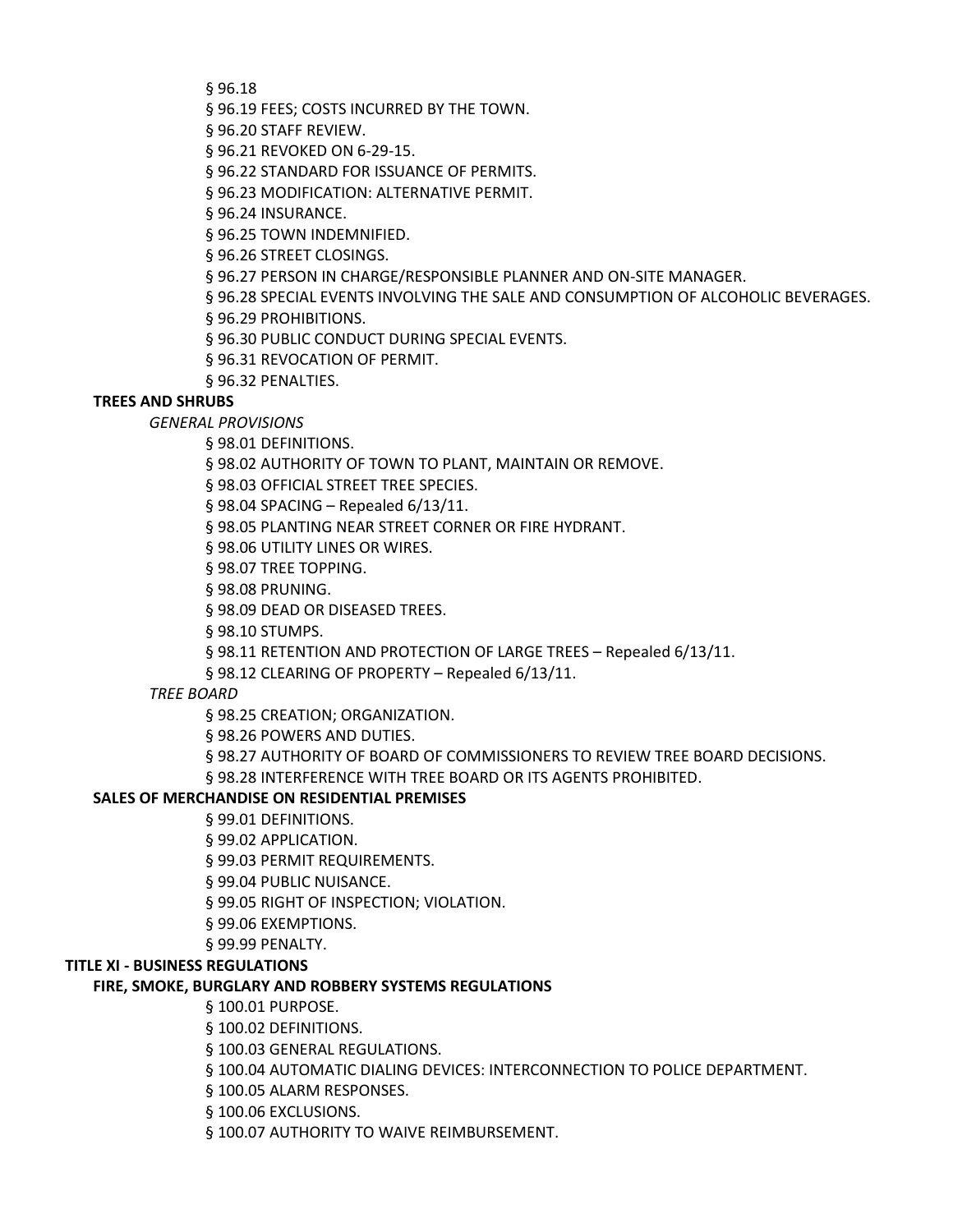### § 100.08 PROHIBITED ACTS.

### **GENERAL LICENSING PROVISIONS**

*ARTICLE I. GENERAL*

§ 110.10 DEFINITIONS.

§ 110.11 CONSTRUCTION OF THIS CHAPTER.

*ARTICLE II. LEVY OF TAX*

§ 110.20 LEVY OF TAX.

§ 110.21 PRIVILEGE LICENSE REQUIRED.

§ 110.22 DURATION; DUE DATE.

§ 110.23 LICENSE TAX REQUIRED FOR EACH BUSINESS.

§ 110.24 COMPUTATION OF TAX BASED ON GROSS RECEIPTS.

§ 110.25 EXEMPTIONS.

§ 110.26 TAX PRORATING.

*ARTICLE III. LICENSE*

§ 110.30 APPLICATION.

§ 110.31 ISSUANCE OF LICENSE.

§ 110.32 REFUSAL AND REVOCATION OF LICENSE.

§ 110.33 AMOUNT OF TAX DISPUTED.

§ 110.34 RECORD OF CONFERENCES.

§ 110.35 DUTY TO POST LICENSE.

§ 110.36 ASSIGNMENTS; TRANSFER PROHIBITED.

§ 110.37 CHANGES IN THE BUSINESS CONDUCTED BY LICENSEE DURING THE TAX YEAR.

§ 110.38 BILLING CLERK TO FURNISH DUPLICATES.

§ 110.39 NO REFUNDS FOR DISCONTINUANCE OF BUSINESS.

§ 110.39.1 PROVIDING NOTICE TO AN APPLICANT OR LICENSEE.

*ARTICLE IV. ENFORCEMENT AND COLLECTION*

§ 110.40 DUTY TO DETERMINE WHETHER TAX DUE.

§ 110.41 BILLING CLERK TO INVESTIGATE.

§ 100.42 DUTY TO KEEP BOOKS.

§ 100.43 DUTY TO PERMIT INSPECTION.

§ 110.44 NOTICE OF DEFICIENCY.

§ 110.45 REQUEST FOR A CONFERENCE.

§ 100.46 DEFICIENCY TO BECOME FINAL.

§ 100.47 CONFERENCE HELD.

§ 110.48 CIVIL PENALTIES FOR UNPAID TAXES.

§ 110.49 ENFORCEMENT OF ORDINANCE.

# **GENERAL PROVISIONS**

# **ALCOHOLIC BEVERAGES**

§ 111.01 CONSUMPTION ON PUBLIC PROPERTY PROHIBITED.

**GENERAL PROVISIONS** 

## **AMUSEMENTS AND ENTERTAINMENT**

*GAME ROOMS* 

§ 112.01 DEFINITION.

§ 112.02 LICENSE REQUIRED.

§ 112.03 RESTRICTIONS ON ISSUANCE OF LICENSE.

§ 112.04 PROHIBITED CONDUCT.

§ 112.05 RULES FOR OPERATION.

§ 112.06 REVOCATION OF LICENSE.

## *POOLROOMS*

§ 112.15 SALE OR CONSUMPTION OF ALCOHOLIC BEVERAGES; GAMBLING PROHIBITED.

§ 112.16 PROXIMITY TO CHURCHES.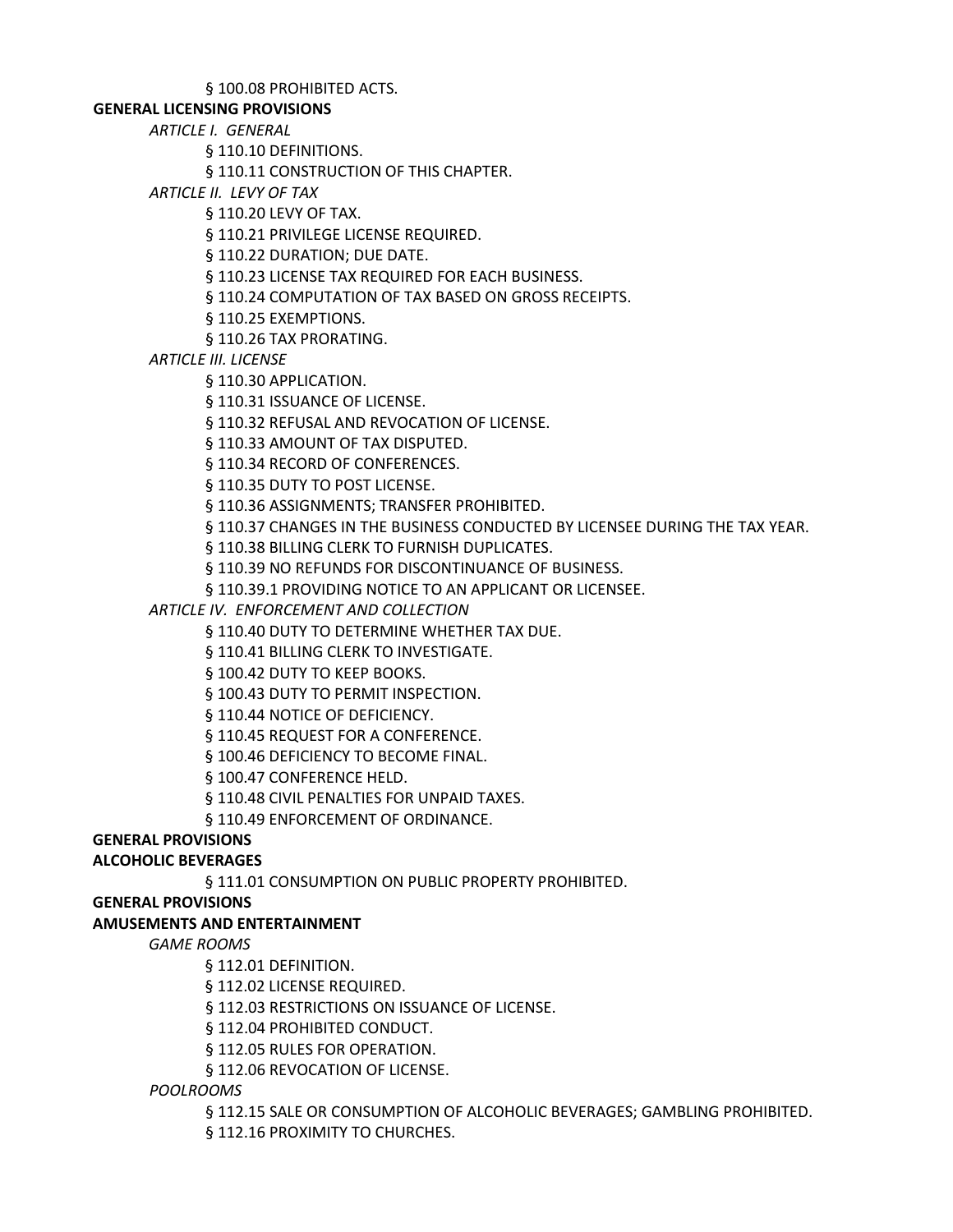§ 112.17 PRESENCE OF MINORS.

§ 112.18 POSTING OF REGULATIONS.

### **PAWNBROKERS**

§ 113.01 LICENSE, BOND REQUIRED.

§ 113.02 EMPLOYEES TO REGISTER WITH POLICE DEPARTMENT.

§ 113.03 APPLICATION FOR LICENSE; FEE.

§ 113.04 QUALIFICATIONS FOR LICENSE.

§ 113.05 COOPERATION WITH LAW ENFORCEMNET AGENCIES.

§ 113.06 STOLEN GOODS.

§ 113.07 REVOCATION OF LICENSE.

## **PEDDLERS AND SOLICITORS**

*GENERAL PROVISIONS* 

§ 114.01 DEFINITION.

§ 114.02 TELEPHONE SOLICITATION.

§ 114.03 SOLICITATION OF PRIVATE RESIDENCES.

*ITINERANT PHOTOGRAPHERS* 

§ 114.10 LICENSE REQUIRED.

§ 114.11 APPLICABILITY OF LICENSE TAX.

§ 114.12 STATE LICENSE REQUIRED.

*BOOK OR MAGAZINE SALES*

§ 114.20 PERMIT REQUIRED.

§ 114.21 APPLICATION FOR PERMIT; ISSUANCE.

*CHARITABLE SOLICITATION*

§ 114.30 PERMIT REQUIRED.

§ 114.31 APPLICATION FOR PERMIT.

§ 114.32 INVESTIGATION; INSURANCE; TERM; TRANSFER.

§ 114.33 EXTENSION OF TERM OF PERMIT.

§ 114.34 REPORTS AND INFORMATION REQUIRED FROM PERMITTEES.

§ 114.35 COPY OF PERMIT TO BE PROVIDED TO POLICE DEPARTMENT.

§ 114.36 REVOCATION OF PERMIT.

§ 114.37 APPEAL FROM DECISIONS OF TOWN CLERK.

§ 114.38 USE OF PERMIT AS ENDORSEMENT UNLAWFUL.

§ 114.39 EXCEPTIONS TO REGULATIONS.

§ 114.40 VIOLATIONS.

## **SECONDHAND PRECIOUS METAL DEALERS**

§ 115.01 DEFINITIONS.

§ 115.02 LICENSE REQUIRED.

§ 115.03 EMPLOYEES TO REGISTER WITH POLICE DEPARTMENT.

§ 115.04 BOND.

§ 115.05 INVESTIGATION FEE.

§ 115.06 DENIAL OF LICENSE; REVOCATION.

§ 115.07 RECORD OF TRANSACTIONS TO BE KEPT.

§ 115.08 INSPECTION OF ARTICLES BY LAW ENFORCEMENT AGENCIES.

§ 115.09 PURCHASE FROM MINORS.

§ 115.10 BUSINESS TO BE CONDUCTED ONLY ON LICENSED PREMISES.

§ 115.11 ADVERTISEMENTS TO CONTAIN LICENSE NUMBER; LICENSE FEE.

§ 115.12 VIOLATIONS.

## **TAXICABS AND VEHICLES FOR HIRE**

§ 116.01 TAXI SERVICES.

§ 116.02 through § 116.07 – Repealed 10/10/11.

**LOCATION OF SEXUALLY EXPLICIT MATERIAL**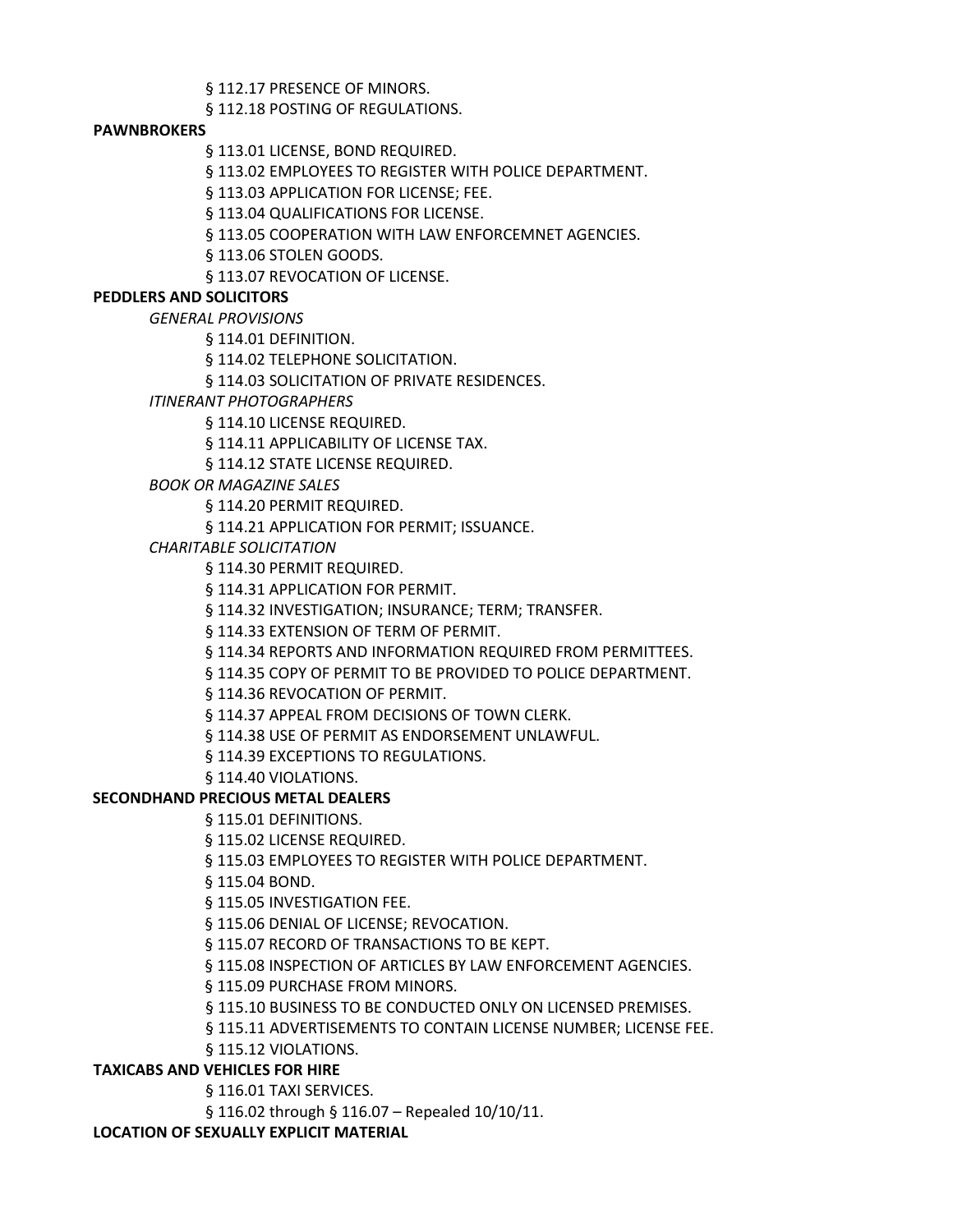§ 117.01 PURPOSE.

§ 117.02 DEFINITIONS.

§ 117.03 RESPONSIBILITY OF THE BUSINESS.

§ 117.04 DEFENSE TO VIOLATION.

§ 117.05 VIOLATIONS DEEMED SEPARATE; ENFORCEMENT.

## **TITLE XIII - GENERAL OFFENSES**

## **OFFENSES AGAINST PUBLIC PEACE AND SAFETY**

*GENERAL PROVISIONS* 

§ 130.01 CURFEW FOR MINORS.

§ 130.02 DISORDERLY CONDUCT.

§ 130.03 FALSE ALARMS.

§ 130.04 DISCHARGING OR PERMITTING CHILD TO DISCHARGE WEAPONS; POSSESSION OF WEAPONS ON TOWN PROPERTY.

*ANIMALS OWNED BY TOWN* 

§ 130.10 CRUELTY TO ANIMALS OR POLICE DOGS OWNED BY TOWN.

### **OFFENSES AGAINST PERSONS AND PROPERTY**

§ 131.01 REMOVING OR DESTROYING BARRICADES.

§ 131.02 TOBACCO AND E-CIGARETTE USE PROHIBITED ON TOWN PARKS & RECREATION PROPERTY

# **TITLE XV - LAND USAGE**

### **BUILDING CODE**

*GENERAL PROVISIONS* 

§ 150.01 BUILDING INSPECTOR; OFFICE CREATED.

§ 150.02 DUTIES OF THE BUILDING INSPECTOR.

§ 150.03 COMPLIANCE WITH THE NORTH CAROLINA STATE BUILDING CODE REQUIRED.

§ 150.04 PERMITS REQUIRED.

§ 150.05 APPLICATION FOR PERMITS.

§ 150.06 PERMIT FEES AND COPY OF THE NORTH CAROLINA STATE BUILDING CODE.

§ 150.07 ENFORCEMENT.

§ 150.08 ALTERNATE ENFORCEMENT METHOD FOR NONRESIDENTIAL BUILDINGS AND STRUCTURES; REPAIR, CLOSING AND/OR DEMOLITION AUTHORIZED.

§ 150.09 THROUGH 150.24 RESERVED.

## **STREET NAMES AND BUILDING NUMBERS**

§ 150.25 NAMING NEW STREETS.

§ 150.26 RENAMING EXISTING STREETS.

§ 150.27 ADDRESSING.

§ 150.28 ENFORCEMENT.

### **MINIMUM HOUSING STANDARDS**

*GENERAL PROVISIONS* 

§ 151.01 FINDING; PURPOSE.

§ 151.02 DEFINITIONS.

§ 151.03 RESPONSIBILITIES OF OWNERS AND OCCUPANTS.

*MINIMUM STANDARDS FOR DWELLING AND DWELLING UNIT* 

§ 151.15 COMPLIANCE REQUIRED.

§ 151.16 STRUCTURAL CONDITIONS.

§ 151.17 BASIC EQUIPMENT AND FACILITIES.

§ 151.18 VENTILATION.

§ 151.19 SPACE, USE AND LOCATION.

§ 151.20 SAFE AND SANITARY MAINTENANCE.

§ 151.21 CONTROL OF INSECTS, RODENTS AND INFESTATIONS.

*MINIMUM STANDARDS FOR ROOMING HOUSES*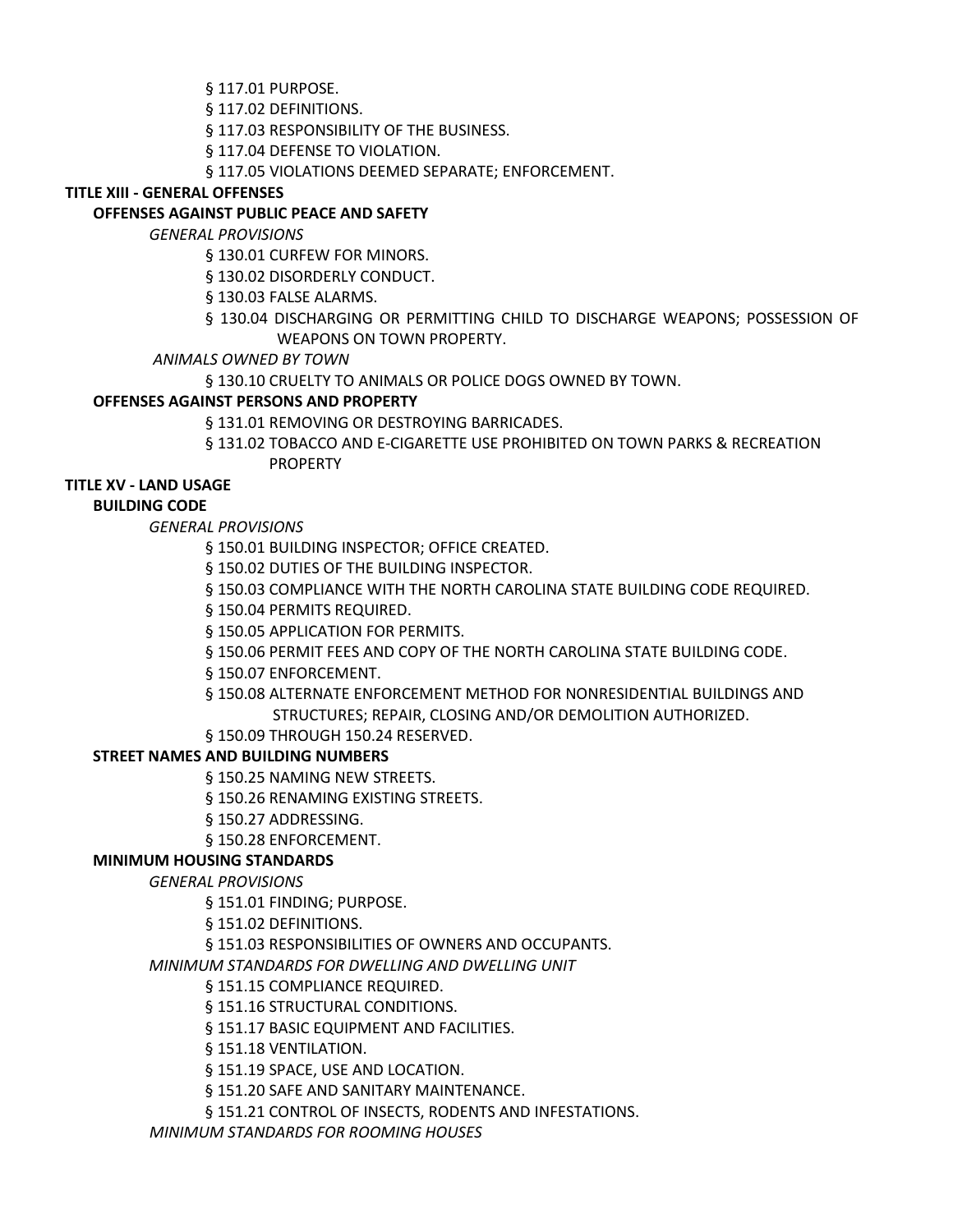§ 151.35 APPLICATION OF REGULATIONS.

§ 151.36 WATER CLOSET, HAND LAVATORY AND BATH FACILITIES.

§ 151.37 MINIMUM FLOOR AREA.

§ 151.38 SANITARY CONDITIONS AND FACILITIES.

*ADMINISTRATION AND ENFORCEMENT* 

§ 151.50 POWERS AND DUTIES OF BUILDING INSPECTOR.

§ 151.51 RIGHT OF ENTRY OF BUILDING INSPECTOR.

§ 151.52 ENFORCEMENT PROCEDURE.

§ 151.53 METHODS OF SERVICE OF COMPLAINTS AND ORDERS.

§ 151.54 IN REM ACTION BY INSPECTOR; PLACARDING.

§ 151.55 COSTS A LIEN ON PREMISES.

§ 151.56 ALTERNATIVE REMEDIES.

§ 151.57 ZONING BOARD OF ADJUSTMENT TO HEAR APPEALS – Repealed 3/8/10.

§ 151.58 OTHER PROVISIONS.

§ 151.59 VIOLATIONS.

# **HISTORIC PRESERVATION**

§ 152.01 through § 152.11 repealed on 6/13/11.

# **UNIFIED DEVELOPMENT ORDINANCE**

# **ARTICLE I - GENERAL PROVISIONS**

- § 152-1. SHORT TITLE.
- § 152-2. AUTHORITY.
- § 152-3. PURPOSE.
- § 152-4. JURISDICTION.
- § 152-5. EFFECTIVE DATE.
- § 152-6. RELATIONSHIP TO EXISTING ZONING, SUBDIVISION AND FLOOD CONTROL ORDINANCES.
- § 152-7. RELATIONSHIP TO LAND DEVELOPMENT PLAN.
- § 152-8. NO USE OR SALE OF LAND OR BUILDINGS EXCEPT IN CONFORMITY WITH ORDINANCE PROVISIONS.
- § 152-9. FEES.
- § 152-10. SEVERABILITY.
- § 152-11. COMPUTATION OF TIME.
- § 152-12. MISCELLANEOUS.
- § 152-13 through § 152-14. RESERVED.

## **ARTICLE II – BASIC DEFINITIONS AND INTERPRETATIONS**

- § 152-15. DEFINITIONS.
- § 152-16. LOTS DIVIDED BY DISTRICT LINES.
- § 152-17. CONFLICTS BETWEEN ORDINANCES OR OTHER LAWS.

§ 152-18 through § 152-20. RESERVED.

## **ARTICLE III – ADMINISTRATIVE MECHANISMS**

*PART 1. PLANNING BOARD.*

- § 152-21. APPOINTMENT AND TERMS OF PLANNING BOARD MEMBERS.
- § 152-22. MEETINGS OF THE PLANNING BOARD.
- § 152-23. QUORUM AND VOTING.
- § 152-24. PLANNING BOARD OFFICERS.
- § 152-25. POWERS AND DUTIES OF PLANNING BOARD.
- § 152-26. ADVISORY COMMITTEES.
- § 152-27 through § 152-28. RESERVED.
- *PART 2. BOARD OF ADJUSTMENT.*
	- § 152-29. BOARD OF ADJUSTMENT.
	- § 152-30. COMPOSITION.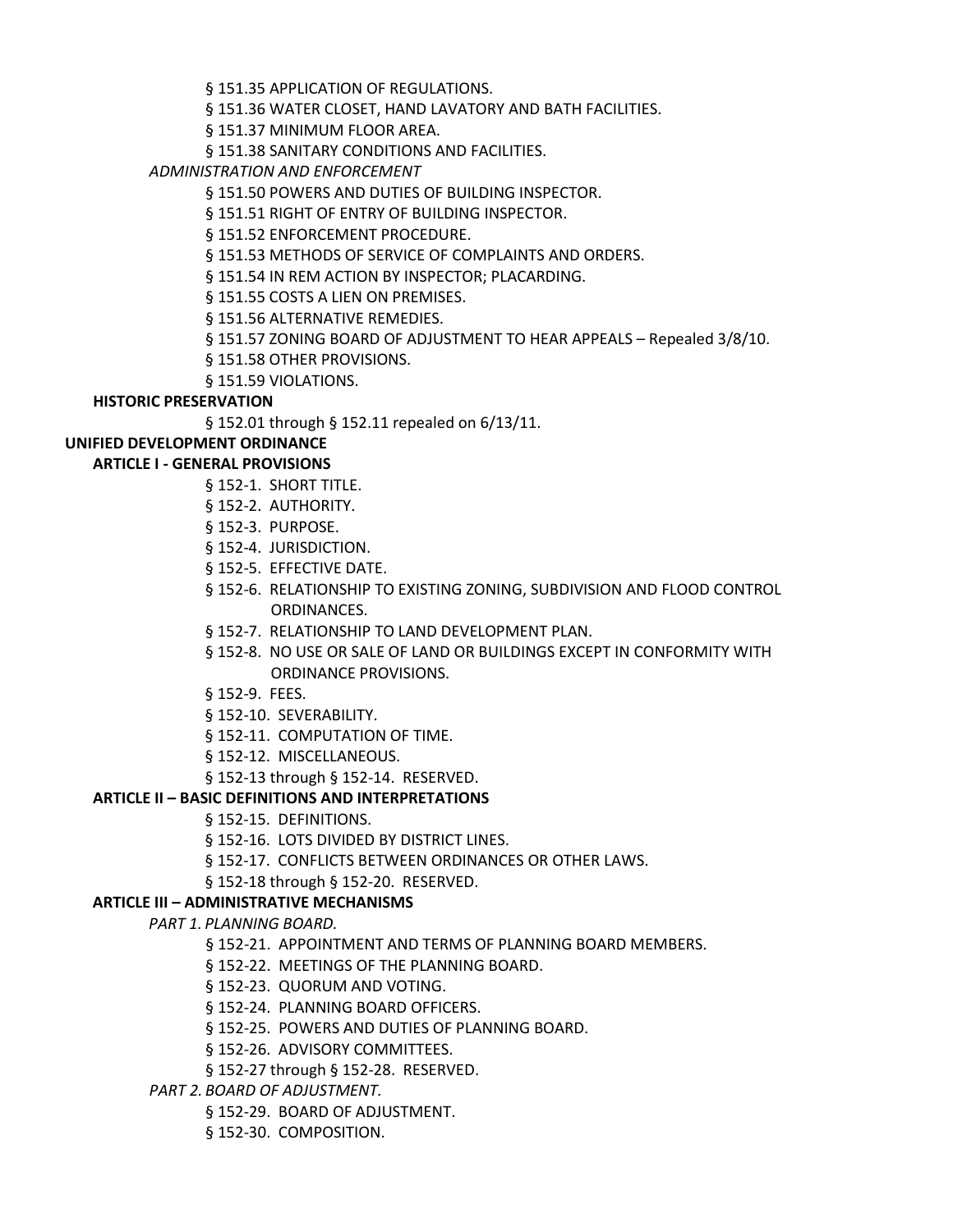§ 152-31. POWERS AND DUTIES.

- § 152-32 through § 152-36. RESERVED.
- *PART 3. LAND USE ADMINISTRATOR.*
	- § 152-37. LAND USE ADMINISTRATOR.
	- § 152-38. PLANNING DIRECTOR.
	- § 152-39. RESERVED.
- *PART 4. TOWN BOARD OF COMMISSIONERS.*
	- § 152-40. TOWN BOARD OF COMMISSIONERS.
	- § 152-41 through § 152-45. RESERVED.

## **ARTICLE IV – PERMITS AND FINAL PLAT APPROVAL**

## *PART 1. CERTIFICATES OF ZONING COMPLIANCE AND SPECIAL USE AND CONDITIONAL USE PERMITS.*

- § 152-46. PERMITS REQUIRED.
- § 152-47. NO OCCUPANCY, USE OR SALE OF LOTS UNTIL REQUIREMENTS FULFILLED.
- § 152-48. WHO MAY SUBMIT PERMIT APPLICATIONS.
- § 152-49. APPLICATIONS TO BE COMPLETE.
- § 152-50. STAFF CONSULTATION BEFORE FORMAL APPLICATION.
- § 152-51. STAFF CONSULTATION AFTER APPLICATION SUBMITTED.
- § 152-52. CERTIFICATES OF ZONING COMPLIANCE.
- § 152-53. AUTHORIZING USE OR OCCUPANCY BEFORE COMPLETION OF DEVELOPMENT UNDER A CERTIFICATE OF ZONING COMPLIANCE.
- § 152-54. SPECIAL USE AND CONDITIONAL USE PERMITS.
- § 152-55. BURDEN OF PRESENTING EVIDENCE; BURDEN OF PERSUASION.
- § 152-56. RECOMMENDATIONS ON SPECIAL USE PERMIT APPLICATION.
- § 152-57. RECOMMENDATIONS ON CONDITIONAL USE PERMIT APPLICATIONS.
- § 152-58. TOWN BOARD ACTION ON CONDITIONAL USE PERMITS.
- § 152-59. PLANNING BOARD ACTION ON SPECIAL USE PERMITS.
- § 152-60. ADDITIONAL REQUIREMENTS ON SPECIAL USE AND CONDITIONAL USE PERMITS.
- § 152-61. AUTHORIZING USE, OCCUPANCY, OR SALE BEFORE COMPLETION OF DEVELOPMENT UNDER SPECIAL USE AND CONDITIONAL USE PERMITS.
- § 152-62. COMPLETING DEVELOPMENTS IN PHASES.
- § 152-63. EXPIRATION OF PERMITS.
- § 152-64. EFFECT OF PERMIT ON SUCCESSORS AND ASSIGNS.
- § 152-65. AMENDMENTS TO AND MODIFICATIONS OF PERMITS.
- § 152-66. RECONSIDERATION OF BOARD ACTION.
- § 152-67. APPLICATIONS TO BE PROCESSED EXPEDITIOUSLY.
- § 152-68 through § 152-75. RESERVED.
- *PART 2. MAJOR AND MINOR SUBDIVISIONS.*
	- § 152-76. REGULATION OF SUBDIVISIONS.
	- § 152-77. NO SUBDIVISION WITHOUT PLAT APPROVAL.
	- § 152-78. EXEMPT SUBDIVISIONS.
	- § 152-79. MINOR SUBDIVISION APPROVAL.
	- § 152-80. MAJOR SUBDIVISION APPROVAL PROCESS.
	- § 152-81. ENDORSEMENTS ON MAJOR SUBDIVISION PLATS.
	- § 152-82. PLAT APPROVAL NOT ACCEPTANCE OF DEDICATION OFFERS.
	- § 152-83. PROTECTION AGAINST DEFECTS.
	- § 152-84. MAINTENANCE OF DEDICATED AREAS UNTIL ACCEPTANCE.
	- § 152-85. OTHER SUBDIVISION REQUIREMENTS.
	- § 152-86 REVIEW OF MAJOR SUBDIVISION CONDITIONAL USE PERMIT DECISIONS
	- § 152-87 through § 152-89. RESERVED.
- *PART 3. VESTED RIGHTS.*
	- § 152-90. VESTED RIGHTS.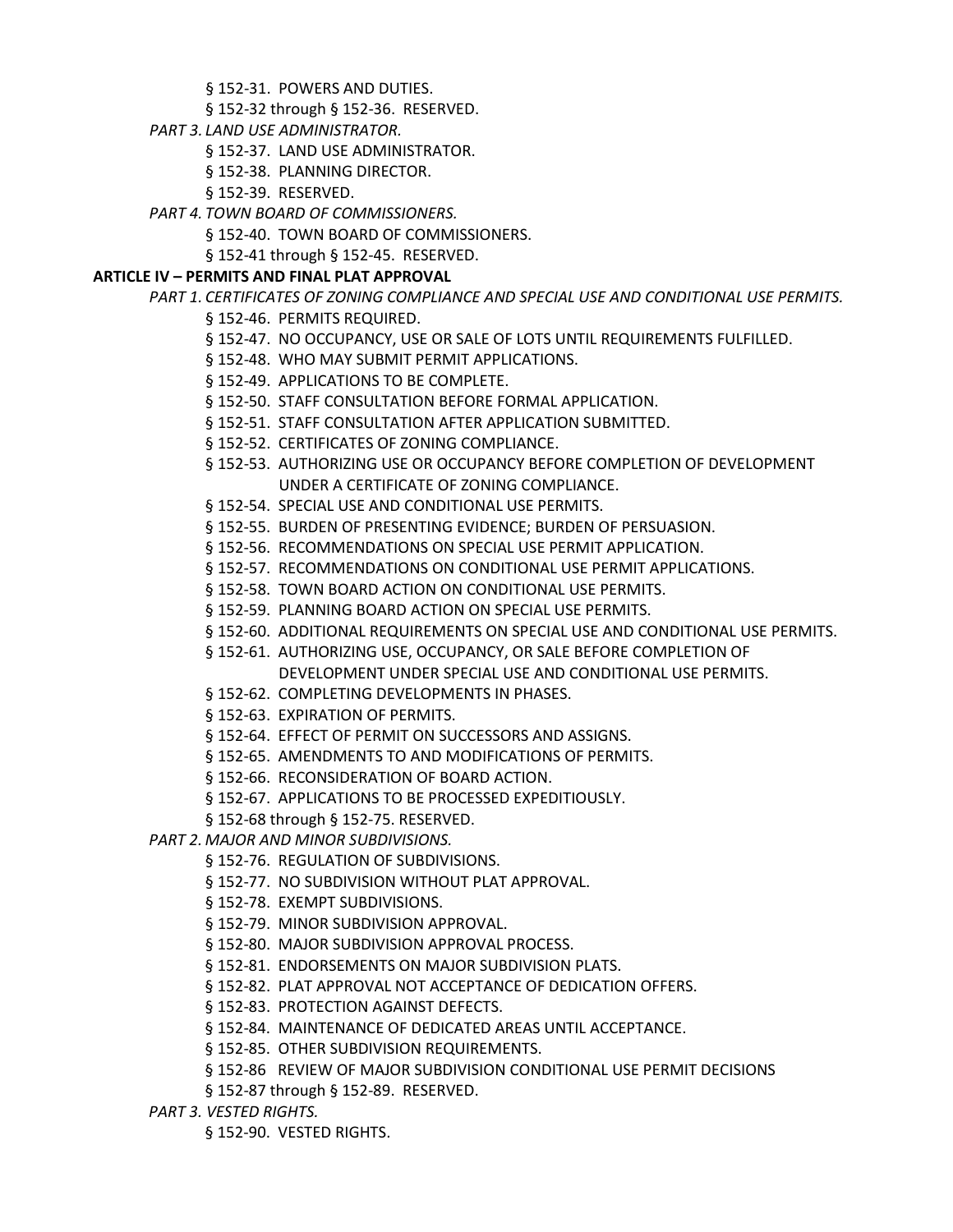### **ARTICLE V – APPEALS, VARIANCES, SPECIAL EXCEPTIONS, AND INTERPRETATIONS**

- § 152-91. FEES FOR APPEALS AND VARIANCE REQUESTS.
- § 152-92. APPEALS.
- § 152-93. VARIANCES.
- § 152-94. SPECIAL EXCEPTIONS.
- § 152-95. INTERPRETATIONS.
- § 152-96. REQUESTS TO BE HEARD EXPEDITIOUSLY.
- § 152-97 through § 152-100. RESERVED.

### **ARTICLE VI – HEARING PROCEDURE FOR APPEALS AND APPLICATIONS**

- § 152-101. HEARING REQUIRED ON APPEALS AND APPLICATIONS.
- § 152-102. NOTICE OF HEARING.
- § 152-103. EVIDENCE.
- § 152-104. BURDEN OF PROOF IN APPEALS AND VARIANCES.
- § 152-105. MODIFICATION OF APPLICATION AT HEARING.
- § 152-106. RECORD.
- § 152-107. CONFLICTS OF INTEREST.
- § 152-108. BOARD OF ACTION ON APPEALS AND VARIANCES.
- § 152-109. WRITTEN DECISION.
- § 152-110. APPEALS OF QUASI-JUDICIAL DECISIONS.

### **ARTICLE VII – ENFORCEMENT AND REVIEW**

- § 152-111. COMPLAINTS REGARDING VIOLATIONS.
- § 152-112. PERSONS LIABLE.
- § 152-113. PROCEDURES UPON DISCOVERY OF VIOLATIONS.
- § 152-114. STOP WORK ORDERS.
- § 152-115. PENALTIES AND REMEDIES FOR VIOLATIONS.
- § 152-116. PERMIT REVOCATION AND BUILDING PERMIT DENIAL.
- § 152-117. JUDICIAL REVIEW.
- § 152-118 through § 152-120. RESERVED.

## **ARTICLE VIII – NONCONFORMING SITUATIONS**

- § 152-121. DEFINITIONS.
- § 152-122. CONTINUATION OF NONCONFORMING SITUATIONS AND COMPLETION OF NONCONFORMING PROJECTS.
- § 152-123. NONCONFORMING LOTS.
- § 152-124. EXTENSION OR ENLARGEMENT OF NONCONFORMING SITUATIONS.
- § 152-125. REPAIR, MAINTENANCE AND RECONSTRUCTION.
- § 152-126. CHANGE IN USE OF PROPERTY WHERE A NONCONFORMING SITUATION EXISTS.
- § 152-127. ABANDONMENT AND DISCONTINUANCE OF NONCONFORMING SITUATIONS.
- § 152-128. COMPLETION OF NONCONFORMING PROJECTS.
- § 152-129 through § 152-133. RESERVED.

### **ARTICLE IX – ZONING DISTRICTS AND ZONING MAP**

*PART 1. ZONING DISTRICTS.*

- § 152-134. RURAL AGRICULTURE DISTRICT ESTABLISHED.
- § 152-135. RESIDENTIAL DISTRICTS ESTABLISHED.
- § 152-136. COMMERCIAL DISTRICTS ESTABLISHED.
- § 152-137. PLANNED UNIT DEVELOPMENT DISTRICT ESTABLISHED.
- § 152-138. INDUSTRIAL DISTRICTS ESTABLISHED.
- § 152-139. CONDITIONAL ZONING DISTRICTS ESTABLISHED.
- § 152-139.1. DOWNTOWN RETAIL OVERLAY DISTRICT ESTABLISHED.
- § 152-139.2. HIGHWAY CORRIDOR OVERLAY DISTRICT ESTABLISHED.
- § 152-139.3. MIXED USE CONDITIONAL OVERLAY DISTRICT ABOLISHED.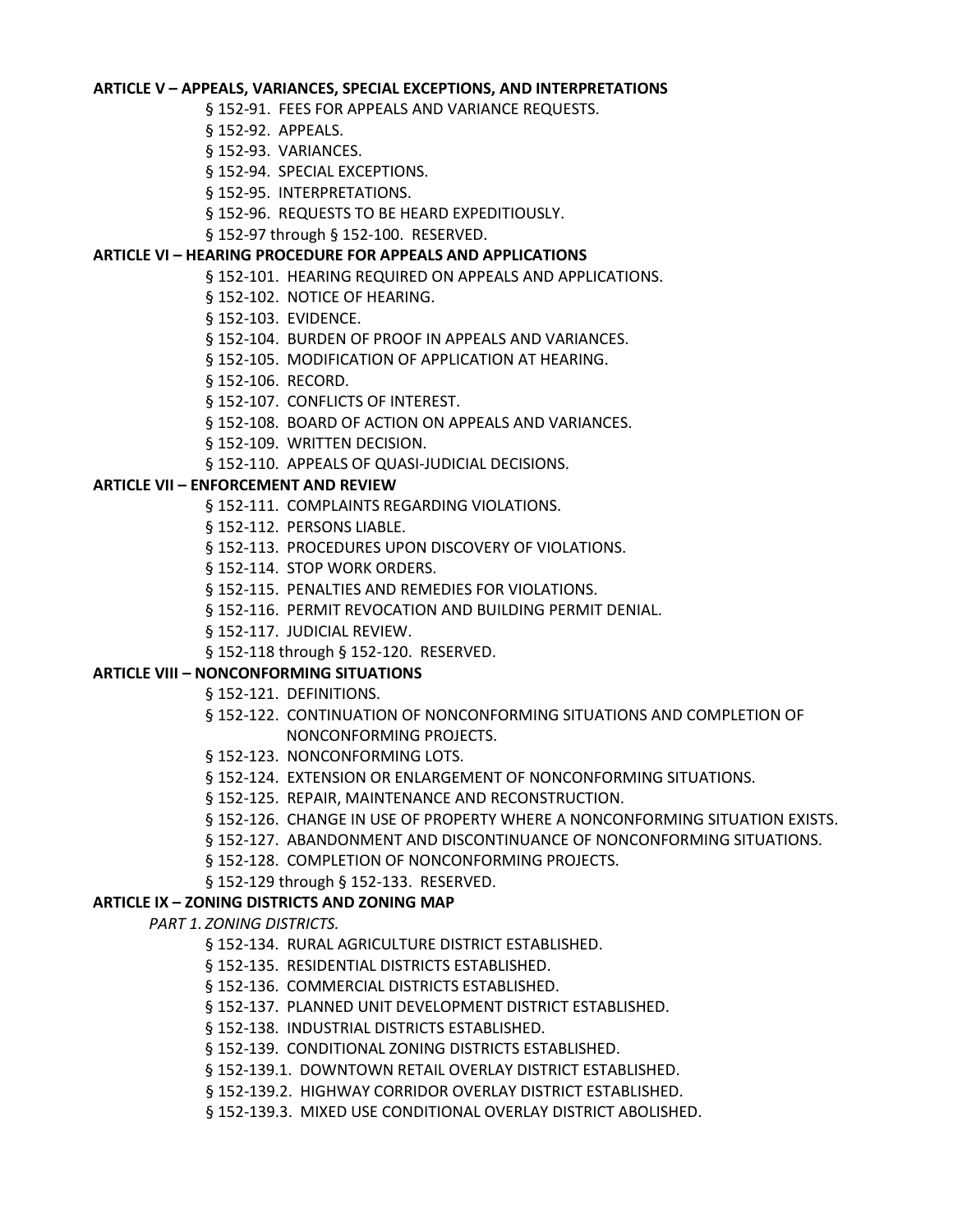§ 152-140. FLOOD DAMAGE PREVENTION DISTRICT ESTABLISHED.

§ 152-141. WATER SUPPLY WATERSHED OVERLAY DISTRICT.

§ 152-141.1. HISTORIC DISTRICT.

- *PART 2. ZONING MAP.*
	- § 152-142. OFFICIAL ZONING MAP.
	- § 152-143. AMENDMENTS TO OFFICIAL ZONING MAP.
	- § 152-144 through § 152-145. RESERVED.

### **ARTICLE X – PERMISSIBLE USES**

- § 152-146. TABLE OF PERMISSIBLE USES.
- § 152-147. USE OF THE DESIGNATIONS Z, S, C IN TABLE OF PERMISSIBLE USES.
- § 152-148. PLANNING BOARD JURISDICTION OVER USES OTHERWISE PERMISSIBLE WITH A CERTIFICATE OF ZONING COMPLIANCE.
- § 152-149. PERMISSIBLE USES AND SPECIFIC EXCLUSIONS.
- § 152-150. ACCESSORY USES.
- § 152-151. PERMISSIBLE USES NOT REQUIRING PERMITS.
- § 152-152. CHANGE IN USE.
- § 152-153. COMBINATION USES.
- § 152-154. MORE SPECIFIC USE CONTROLS.
- § 152-155 through § 152-157. RESERVED.

### **ARTICLE XI – OVERLAY DISTRICTS AND SUPPLEMENTARY USE REGULATIONS**

- *PART 1. OVERLAY DISTRICTS.*
	- § 152-158. DOWNTOWN RETAIL OVERLAY DISTRICT ("DROD") REQUIREMENTS.
	- § 152-159. HIGHWAY CORRIDOR OVERLAY DISTRICT ("HCOD") REQUIREMENTS.
	- § 152-160. WATER SUPPLY WATERSHED OVERLAY DISTRICT REGULATIONS.
	- § 152-161. HISTORIC DISTRICT REGULATIONS.
	- *§ 152-162.* RESERVED.
	- *PART 2. SUPPLEMENTARY USE REGULATIONS.*
		- § 152-163.1. BOAT AND RV STORAGE.
		- § 152-163.1.1. BUILDING DESIGN, EXTERIOR STANDARDS.
		- § 152-163.2. CONVENIENCE STORES AND GAS STATIONS.
		- § 152-163.3. CEMETERIES AND CREMATORIUMS.
		- § 152-163.4. DISH ANTENNAS.
		- § 152-163.4.1. DISPLAY OF GOODS OUTSIDE A FULLY ENCLOSED BUILDING.
		- § 152-163.5. DUPLEXES.
		- § 152-163.6. FENCES AND WALLS.
		- § 152-163.7. FORESTRY ACTIVITIES.
		- § 152-163.8. GOLF COURSES.
		- § 152-163.9. GROUP HOMES.
		- § 152-163.9.1. HOME DAYCARES.
		- § 152-163.10. HOUSING FACILITY FOR OLDER PERSONS.
		- § 152.163.11. LAND CLEARING AND INERT DEBRIS LANDFILLS.
		- § 152-163.12. MANUFACTURED HOME PARKS.
		- § 152-163.13. METAL BUILDINGS.
		- § 152-163.13.1. MIXED USE DEVELOPMENTS AS A SEPARATE USE ABOLISHED.
		- § 152-163.14. MULTI-FAMILY DEVELOPMENT.
		- § 152-163.15. PLANNED UNIT DEVELOPMENT RESIDENTIAL.
		- § 152-163.16. PLANNED UNIT DEVELOPMENT BUSINESS AND INDUSTRIAL.
		- § 152-163.17. RETAIL CENTERS, SHOPPING CENTERS AND SHOPPING MALLS.
		- § 152-163.17.1. RETAIL SERVICES IN O-I ZONING DISTRICT.
		- § 152-163.18. ROADSIDE STANDS.
		- § 152-163.18.1. SEXUALLY ORIENTED BUSINESSES.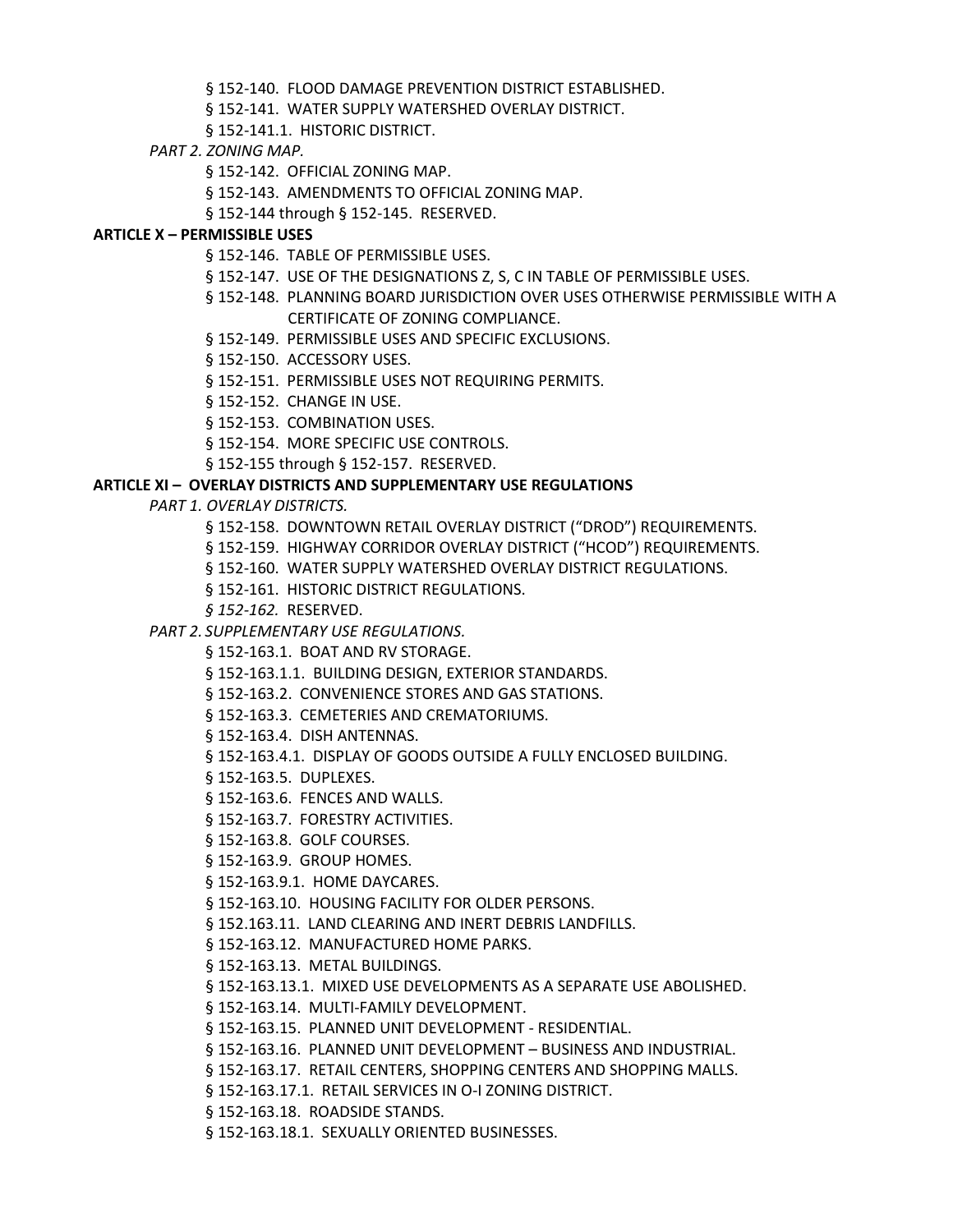§ 152-163.19. TEMPORARY EMERGENCY, CONSTRUCTION, OR REPAIR RESIDENCES.

- § 152-163.19.1. THERAPEUTIC WILDERNESS CAMP.
- § 152-163.20. TOWNHOMES, ADDITIONAL REGULATIONS.
- § 152-163.21. TRAFFIC IMPACT ANALYSIS.
- § 152-163.22. WATER TOWERS.
- §152-163.23. AMATEUR RADIO ANTENNAS.
- § 152-163.23.1. WIRELESS TELECOMMUNICATIONS FACILITIES.
- § 152-163.24. ELECTRONIC GAMING OPERATIONS.
- § 152-163.25. USE AND STORAGE OF EXPLOSIVES.
- § 152-163.26. KENNELS.
- § 152-163.27. RECYCLING OPERATIONS.
- § 152-163.28. LIVESTOCK.
- § 152-163.29. INDOOR SHOOTING RANGES.
- § 152-163.30. WINDMILLS.
- § 152-164 through §152-171. RESERVED.
- *PART 3. MANUFACTURING/PROCESSING PERFORMANCE STANDARDS.*
	- § 152-172. NOISE.
	- § 152-173. VIBRATION.
	- § 152-174. ODOR.
	- § 152-175. AIR POLLUTION.
	- § 152-176. DISPOSAL OF LIQUID WASTES.
	- § 152-177. ELECTRICAL DISTURBANCE OR INTERFERENCE.
- *PART 4. LONG TERM MAINTENANCE REQUIREMENTS.*
	- § 152-178. LONG TERM MAINTENANCE REQUIREMENTS.
	- § 152-179. PROPERTY OWNERS' ASSOCIATION.
	- § 152-180. MAINTENANCE OF COMMON AREAS AND FACILITIES.

### **ARTICLE XII – DENSITY AND DIMENSIONAL REGULATIONS**

- § 152-181. TABLE OF DENSITY AND DIMENSIONAL REGULATIONS.
- § 152-182. PRINCIPAL BUILDINGS AND ACCESSORY BUILDINGS.
- § 152-183. MINIMUM LOT AREA.
- § 152-184. MINIMUM AREA PER DWELLING UNIT.
- § 152-185. MINIMUM LOT WIDTHS.
- § 152-186. BUILDING SETBACK REQUIREMENTS.
- § 152-187. ACCESSORY BUILDING SETBACK REQUIREMENTS.
- § 152-187.1. SWIMMING POOL SETBACK REQUIREMENTS.
- § 152-188. BUILDING HEIGHT LIMITATIONS.
- § 152-188.1. FLAGPOLE HEIGHT LIMITATIONS.
- § 152-189. SINGLE-FAMILY RESIDENTIAL CLUSTER DEVELOPMENT.
- § 152-190. DENSITY ON LOTS WHERE PORTION DEDICATED TO TOWN.
- § 152-191 through § 152-195. RESERVED.

## **ARTICLE XIII – OPEN SPACE**

- § 152-196. PURPOSE.
- § 152-197. GENERAL REQUIREMENTS.
- § 152-198. USABLE OPEN SPACE.
- § 152-199. RESERVED.
- § 152-200. PAYMENT-IN-LIEU FEES.
- § 152-201. FLEXIBILITY IN ADMINISTRATION AUTHORIZED.
- § 152-202 through § 152-209. RESERVED.

### **ARTICLE XIV – STREETS AND SIDEWALKS**

- § 152-210. STREET CLASSIFICATION.
- § 152-211. ACCESS TO LOTS.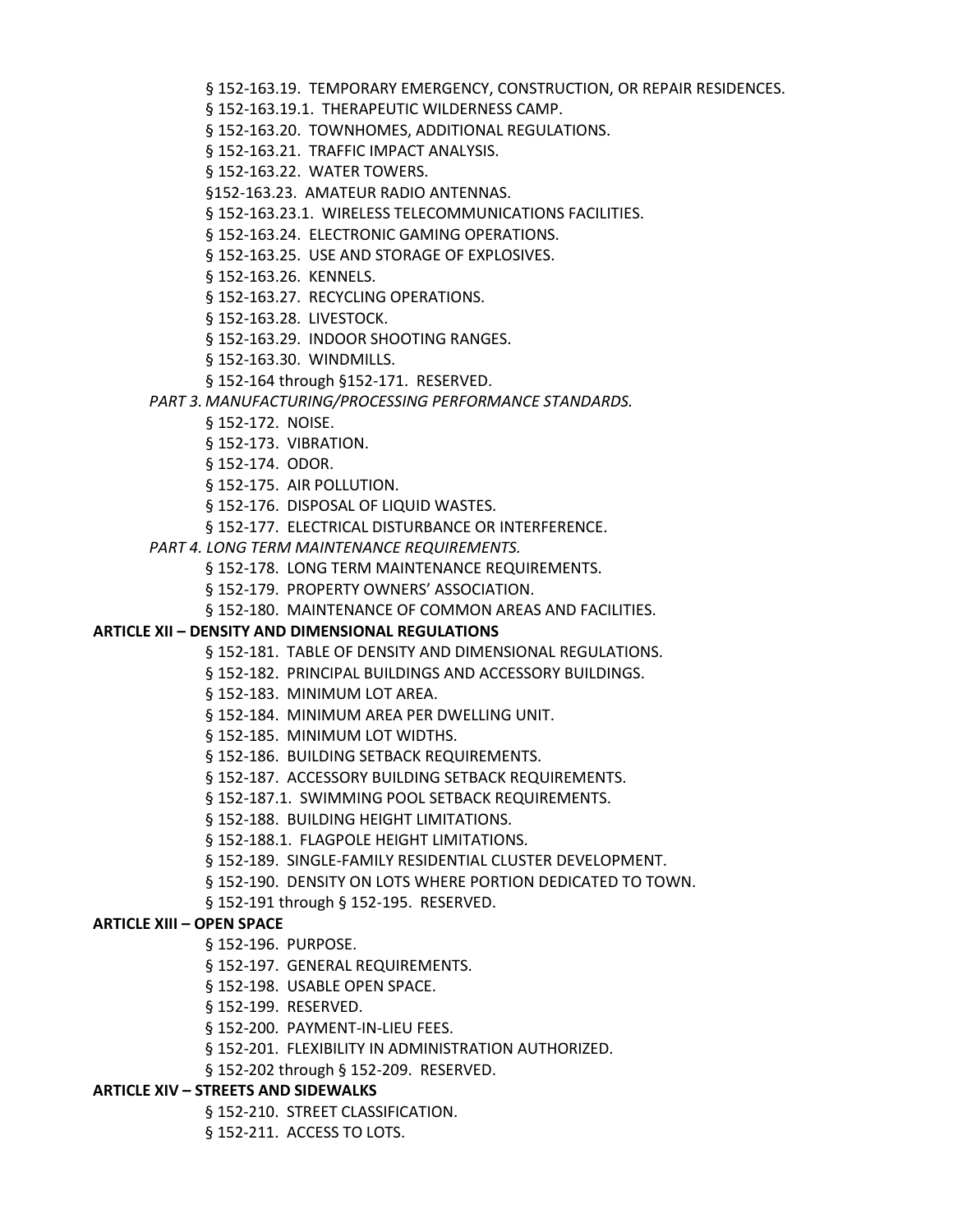- § 152-212. ACCESS TO ARTERIAL STREETS.
- § 152-213. ENTRANCE TO STREETS.
- § 152-214. COORDINATION WITH SURROUNDING STREETS.
- § 152-215. RELATIONSHIPS OF STREETS TO TOPOGRAPHY.
- § 152-216. CONSTRUCTION STANDARDS AND SPECIFICATIONS.
- § 152-217. STREET WIDTH, SIDEWALK, AND DRAINAGE REQUIREMENTS IN SUBDIVISIONS.
- § 152-218. GENERAL LAYOUT OF STREETS.
- § 152-219. STREET INTERSECTIONS.
- § 152-220. VISIBILITY AT INTERSECTION.
- § 152-221. PUBLIC STREETS AND PRIVATE ROADS IN SUBDIVISIONS.
- § 152-222. ROAD AND SIDEWALK REQUIREMENTS IN UNSUBDIVIDED DEVELOPMENTS.
- § 152-223. CURB CUTS AND DRIVEWAY PLACEMENT.
- § 152-224. STREET NAMES AND HOUSE NUMBERS.
- § 152-225. BRIDGES.
- § 152-226. UTILITIES.
- § 152-227 through § 152-235. RESERVED.

### **ARTICLE XV – UTILITIES**

- § 152-236. UTILITY OWNERSHIP AND EASEMENT RIGHTS.
- § 152-237. LOTS SERVED BY TOWN/COUNTY OWNED WATER OR SEWER LINES.
- § 152-238. SEWAGE DISPOSAL SYSTEM REQUIRED.
- § 152-239. WATER SUPPLY SYSTEMS REQUIRED.
- § 152-240. LIGHTING REQUIREMENTS.
- § 152-241. EXCESSIVE ILLUMINATION.
- § 152-242. ELECTRIC POWER.
- § 152-243. TELEPHONE SERVICE.
- § 152-244. UNDERGROUND UTILITIES.
- § 152-245. UTILITIES TO BE CONSISTENT WITH INTERNAL AND EXTERNAL DEVELOPMENT.
- § 152-246. AS-BUILT DRAWINGS REQUIRED.
- § 152-247. FIRE HYDRANTS.
- § 152-248. SITES FOR AND SCREENING OF DUMPSTERS.
- § 152-249 through § 152-250. RESERVED.

### **ARTICLE XVI – FLOODWAYS, FLOODPLAINS, DRAINAGE AND EROSION**

*PART 1. FLOOD DAMAGE PREVENTION ORDINANCE.*

- § 152-251. STATUTORY AUTHORIZATION; FINDINGS OF FACTS; PURPOSE; OBJECTIVES; AND NAME.
- § 152-252. DEFINITIONS.
- § 152-253. GENERAL PROVISIONS.
- § 152-254. ADMINISTRATION.
- § 152-255. PROVISIONS FOR FLOOD HAZARD REDUCTION.
- § 152-256. LEGAL STATUS PROVISIONS.
- § 152-257 through § 152-260. RESERVED.
- *PART 2. DRAINAGE, EROSION CONTROL AND STORMWATER MANAGEMENT.*
	- § 152-261. NATURAL DRAINAGE SYSTEM UTILIZED TO EXTENT FEASIBLE.
	- § 152-262. DEVELOPMENTS MUST DRAIN PROPERLY.
	- § 152-263. STORMWATER MANAGEMENT.
	- § 152-264. SEDIMENTATION AND EROSION CONTROL.
	- § 152-265. ADDITIONAL DRAINAGE REQUIREMENTS FOR SUBDIVISIONS.
	- § 152-266 through § 152-269. RESERVED.

### **ARTICLE XVII – SIGN REGULATIONS**

- § 152-270. PURPOSE.
- § 152-271. DEFINITIONS.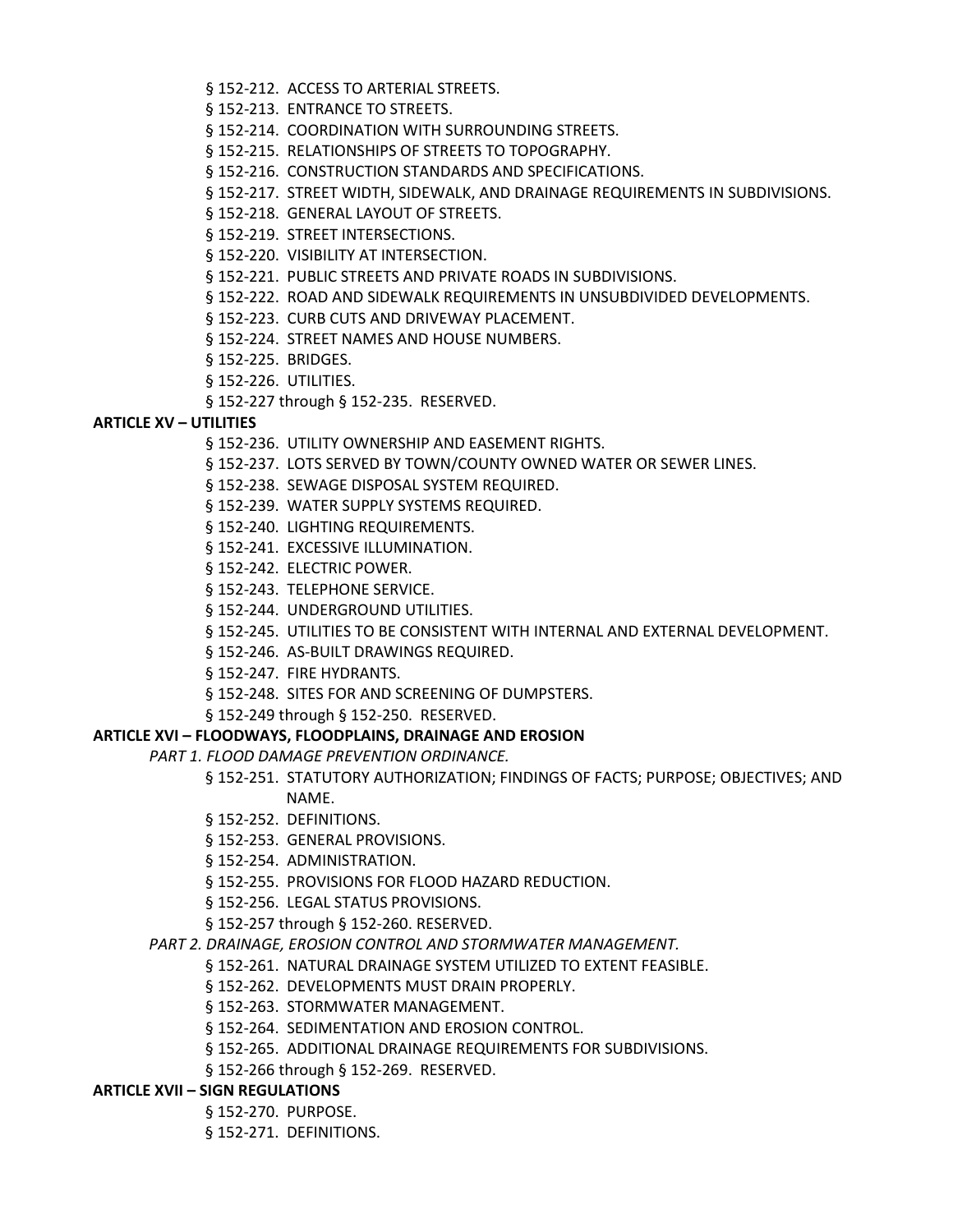- § 152-272. PERMIT REQUIRED.
- § 152-273. PROHIBITED SIGNS.
- § 152-274. SIGNS AUTHORIZED WITHOUT A PERMIT.
- § 152-275. TEMPORARY SIGNS.
- § 152-276. GENERAL REQUIREMENTS FOR ALL COMMERCIAL SIGNS.
- § 152-277. FREESTANDING SIGNS.
- § 152-278. BUSINESS SIGNS.
- § 152-279. BUSINESS COMPLEX SIGNS.
- § 152-280. RETAIL CENTER AND SHOPPING CENTER SIGNS.
- § 152-281. MASTER SIGN PLAN.
- § 152-282. RESIDENTIAL DEVELOPMENT SIGNS.
- § 152-283. BILLBOARDS ("OUTDOOR ADVERTISING SIGNS").
- § 152-284. NONCONFORMING SIGNS.
- § 152-285. UNSAFE SIGNS; NOTICE AND REMOVAL.
- § 152-286. DISCONTINUED SIGNS.
- § 152-287. SIGNS IN A HISTORIC DISTRICT.
- § 152-288. SIGN AREA COMPUTATION.
- § 152-289. RESERVED.

### **ARTICLE XVIII – PARKING**

- § 152-290. DEFINITIONS.
- § 152-291. PARKING SPACE AND LOADING AND UNLOADING AREA REQUIREMENTS.
- § 152-292. PARKING FOR THE B-3 ZONING DISTRICT.
- § 152-293. DRIVEWAY APRON.
- § 152-294. JOINT USE OF REQUIRED PARKING SPACES.
- § 152-295. SATELLITE PARKING.
- § 152-296. SPECIAL PROVISIONS FOR LOTS WITH EXISTING BUILDINGS.
- § 152-297 through 152-303. RESERVED.

#### **ARTICLE XIX – SCREENING, LANDSCAPING AND TREES**

- *PART 1. SCREENING AND LANDSCAPING.*
	- § 152-304. FINDINGS CONCERNING THE NEED FOR SCREENING AND LANDSCAPING.
	- § 152-305. EXCEPTIONS.
	- § 152-306. STANDARDS FOR SUFFICIENT SCREENING AND LANDSCAPING.
	- § 152-307. COMPLIANCE WITH SCREENING AND LANDSCAPING STANDARDS.
	- § 152-308. DESCRIPTION OF SCREENS AND LANDSCAPING.
	- § 152-309. TABLE OF SCREENING AND LANDSCAPING REQUIREMENTS.
	- § 152-310. FLEXIBILITY IN ADMINSTRATION REQUIRED.
	- § 152-311. COMBINATION USES.
	- § 152-312. SCREENING AND LANDSCAPING IN CONDITIONAL ZONING DISTRICTS.
	- § 152-313. RESERVED.

### *PART 2. SHADING AND TREE CONSERVATION.*

- § 152-314. FINDINGS; POLICY.
- § 152-315. REQUIRED TREES ALONG DEDICATED STREETS.
- § 152-316. SHADE TREES IN PARKING AREAS.
- § 152-317. TREE CONSERVATION.
- § 152-318 through § 152-319. RESERVED.

### **ARTICLE XX – AMENDMENTS**

*PART 1.GENERAL USE DISTRICT REZONINGS AND TEXT AMENDMENTS.*

- § 152-320. AMENDMENTS IN GENERAL; NON-SUBSTANTIVE ERRORS.
- § 152-321. INITIATION OF AMENDMENTS.
- § 152-322. PLANNING BOARD CONSIDERATION OF PROPOSED AMENDMENTS.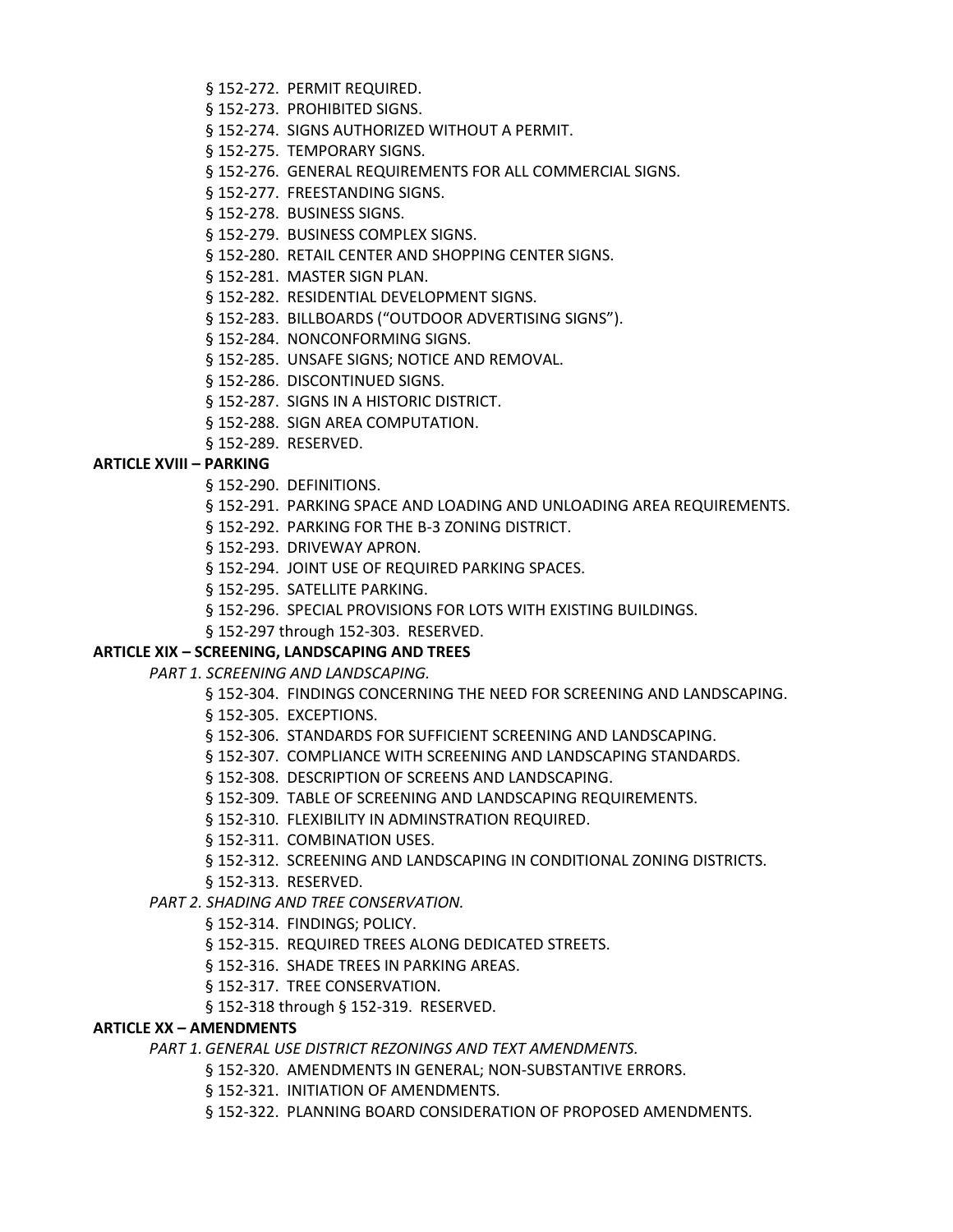- § 152-323. HEARING REQUIRED; NOTICE.
- § 152-324. BOARD OF COMMISSIONERS ACTION ON AMENDMENTS.
- § 152-325. ULTIMATE ISSUE BEFORE THE BOARD ON AMENDMENTS.
- § 152-326. RECONSIDERATION OF ZONING MAP AMENDMENTS.
- § 152-327. PROTESTS TO ZONING DISTRICT CHANGES.
- *PART 2. CONDITIONAL ZONING DISTRICT REZONING.*
	- § 152-328. PLANS AND OTHER INFORMATION TO ACCOMPANY PETITION.
	- § 152-329. REQUIRED COMMUNITY MEETING BEFORE PUBLIC HEARING.
	- § 152-330. APPROVAL OF CONDITIONAL ZONING DISTRICT.
	- § 152-331. CONDITIONS ON APPROVAL OF PETITION.
	- § 152-332. EFFECT OF APPROVAL.
	- § 152-333. MODIFICATION OF APPROVAL.
- **APPENDIX A – INFORMATION REQUIRED WITH APPLICATIONS**

# **APPENDIX B – SPECIFICATIONS ON DRIVEWAY ENTRANCES**

# **APPENDIX C – SPECIFICATIONS FOR STREET DESIGN AND CONSTRUCTION**

- C-1. CONSTRUCTION STANDARDS.
- C-2. COMPLIANCE WITH THE AMERICANS WITH DISABILITIES ACT.
- C-3. CURB AND GUTTER CONSTRUCTION.

# **APPENDIX D – VEHICLE ACCOMODATION AREA SURFACES**

- D-1. PAVED SURFACES.
- D-2. UNPAVED SURFACES.

# **APPENDIX E – GUIDE FOR LANDSCAPING**

- E-1. GUIDE FOR PROTECTING EXISTING TREES.
- E-2. STANDARD FOR STREET AND PARKING LOT TREES.
- E-3. FORMULA FOR CALCULATING TWENTY (20) PERCENT SHADING OF VEHICLE ACCOMMODATION AREAS.
- E-4. GUIDE FOR PLANTING TREES.
- E-5. GUIDE FOR PLANTING SHRUBS.
- E-6. LISTS OF RECOMMENDED TREES AND SHRUBS.
- E-7. SMALL TREES FOR PARTIAL SCREENING.
- E-8. LARGE TREES FOR EVERGREEN SCRENNING.
- E-9. LARGE TREES FOR SHADING.
- E-10. SMALL SHRUBS FOR EVERGREEN SCREENING.
- E-11. LARGE SHRUBS FOR EVERGREEN SCREENING.
- E-12. ASSORTED SHRUBS FOR BROKEN SCREENS.

# **APPENDIX F – GUIDE FOR NOISE LEVELS**

- F-1. COMMUNITY NOISE MEASUREMENT DATA SHEET.
- F-2 . COMPUTATIONAL WORK SHEET.
- **APPENDIX G - [RESERVED]**

# **APPENDIX H – SPECIAL EXCEPTION EXAMPLE**

**APPENDIX I - [RESERVED]**

**APPENDIX J - "TREES FOR THE CAROLINAS," PUBLISHED BY CAROLINA POWER AND LIGHT, AUGUST, 1999 APPENDIX K – STREET LIGHTING POLICY AND GUIDELINES**

## **APPENDIX L - "DESIGN PRINCIPLES & GUIDELINES, ABERDEEN HISTORIC PRESERVATION COMMISSION"**\*

\*This appendix has not been adopted as part of the Unified Development Ordinance and is included here solely for reference purposes.

# **APPENDIX M – CONDITIONAL ZONING ORDINANCES**

# **MINIMUM HOUSING STANDARDS**

§ 153.02 through § 153.59 renumbered to Chapter 151 on 6/13/11.

## **SUBDIVISION REGULATIONS**

§ 154.01 through § 154.99 repealed on 6/13/11.